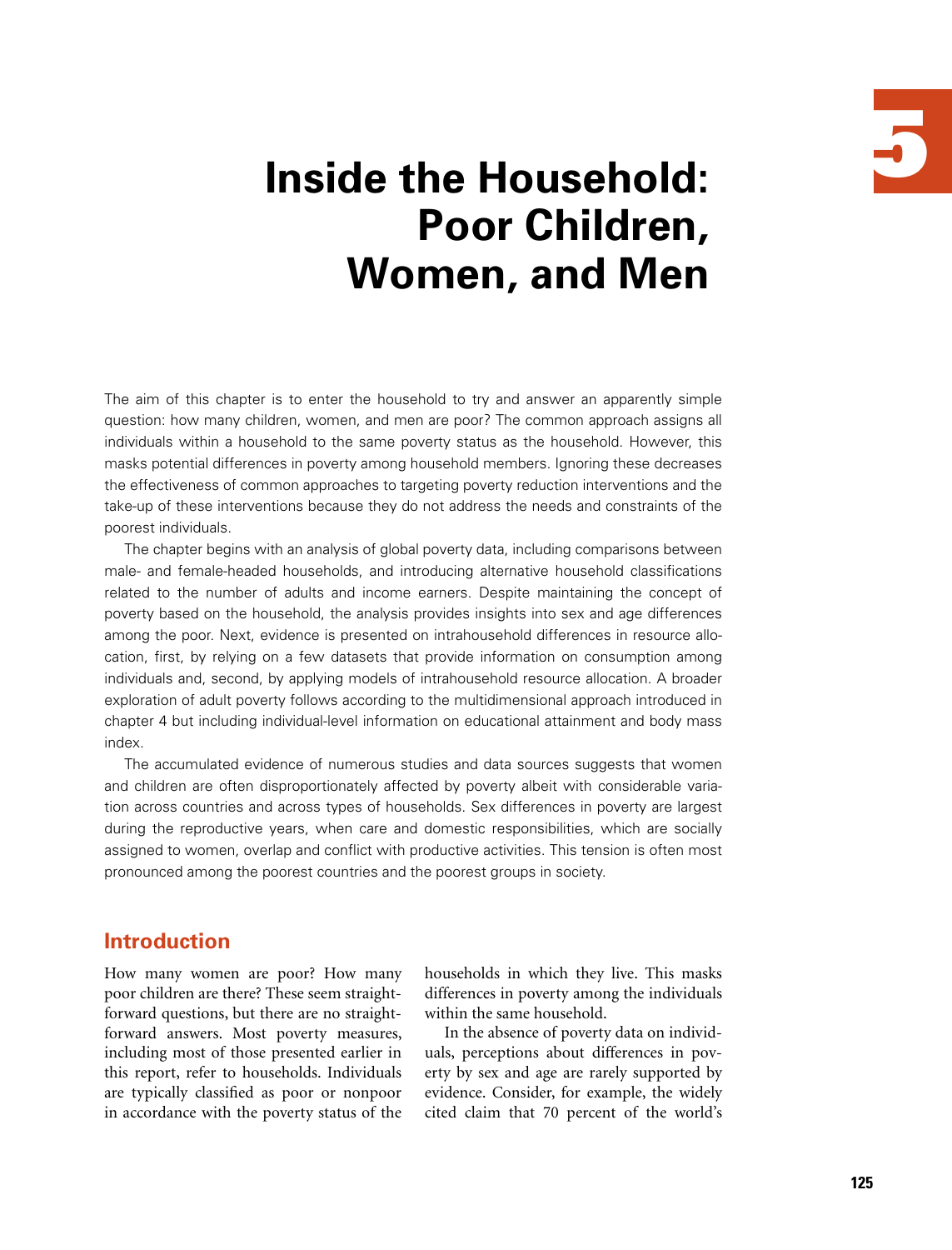poor are women. There is a solid consensus that the empirical data do not substantiate this claim and that the statistic is false (Chant 2008; Green 2010; Greenberg 2014; Quisumbing, Haddad, and Peña 2001; Sánchez-Páramo and Muñoz Boudet 2018). A common lens on the gender dimension of poverty is the difference between female- and male-headed households. The concept of household head is, however, often ill-defined and may even be misleading, for example, if vulnerable widows and more affluent single women are lumped under a single category of female-headed households and then used as a proxy for women in general (Bradshaw, Chant, and Linneker 2017; Grown 2010, 2014; Milazzo and van de Walle 2017).

Drawing on new work conducted for this report, and a review of the existing literature, this chapter revisits what we know about the poverty of individuals, with a focus on differences by sex and between children and adults. Child poverty, though related to the poverty of women, is a distinct issue. This chapter considers both because they are the two dimensions prioritized for the disaggregation of the global poverty figure (World Bank 2017b, 114). The accumulated evidence from many studies and data sources suggests that women and children are often disproportionately affected by poverty, but with considerable variation across countries. Sex differences in poverty are largest during the reproductive years when, because of social norms, women face strong trade-offs between reproductive care and domestic responsibilities on the one hand and productive activities on the other hand. The tension is often most pronounced in the poorest countries and among the poorest groups in society. In addition, women's intrahousehold bargaining power and poverty appear to be related to their position within the household, for example, as the first or more junior wife of the principal male, his mother, and so on. This underscores that gender, age, and status within the household are interrelated dimensions, which can be difficult to disentangle.

A secondary objective of the chapter is to test the boundaries on methods for identifying the poor, whether they live in poor households or not, and to highlight the challenges

in retrofitting household-level data to the individual. Advancing our understanding of the poverty of individuals requires a renewed emphasis on data collection and investments in survey data collection methodologies focused on the individual.

More reliable poverty estimates on individuals would facilitate a better understanding of the characteristics of poverty and its intergenerational transmission, the interventions appropriate for different types of individuals, and the more effective targeting of social protection and broader development programs. Such programs often rely on approaches targeted to households but may fail to reach potentially poor beneficiaries if many of these live in households not identified as poor (Brown, Ravallion, and van de Walle, forthcoming).

Measuring the monetary poverty of individuals requires two main pieces of information. The first is information on how total household resources are allocated among household members. This is an intuitive idea, but one vexed with theoretical and practical challenges. Data on the food consumption of individuals are difficult to collect whenever household members consume meals together. Other consumption items, such as housing or consumer durables, are shared among household members and often cannot be allocated to specific individuals even in principle. Because of these and other challenges, living standards surveys, the main data source for measurements of monetary poverty, typically collect most data on the consumption of households as a single entity. Poverty analysis thus remains fixed on the household. The second key ingredient is information on the ways basic needs differ across household members, for example, by sex and age, and across households of different sizes and compositions to assess whether differences in resources translate into differences in well-being and poverty. Even though not the primary focus of this chapter, the need to measure the poverty of individuals highlights the need to revisit the broader issue of equivalence scales (box 5.1).

This chapter highlights various methods that can be used to measure poverty among individuals and explore the effects of gender and age differences on poverty data. The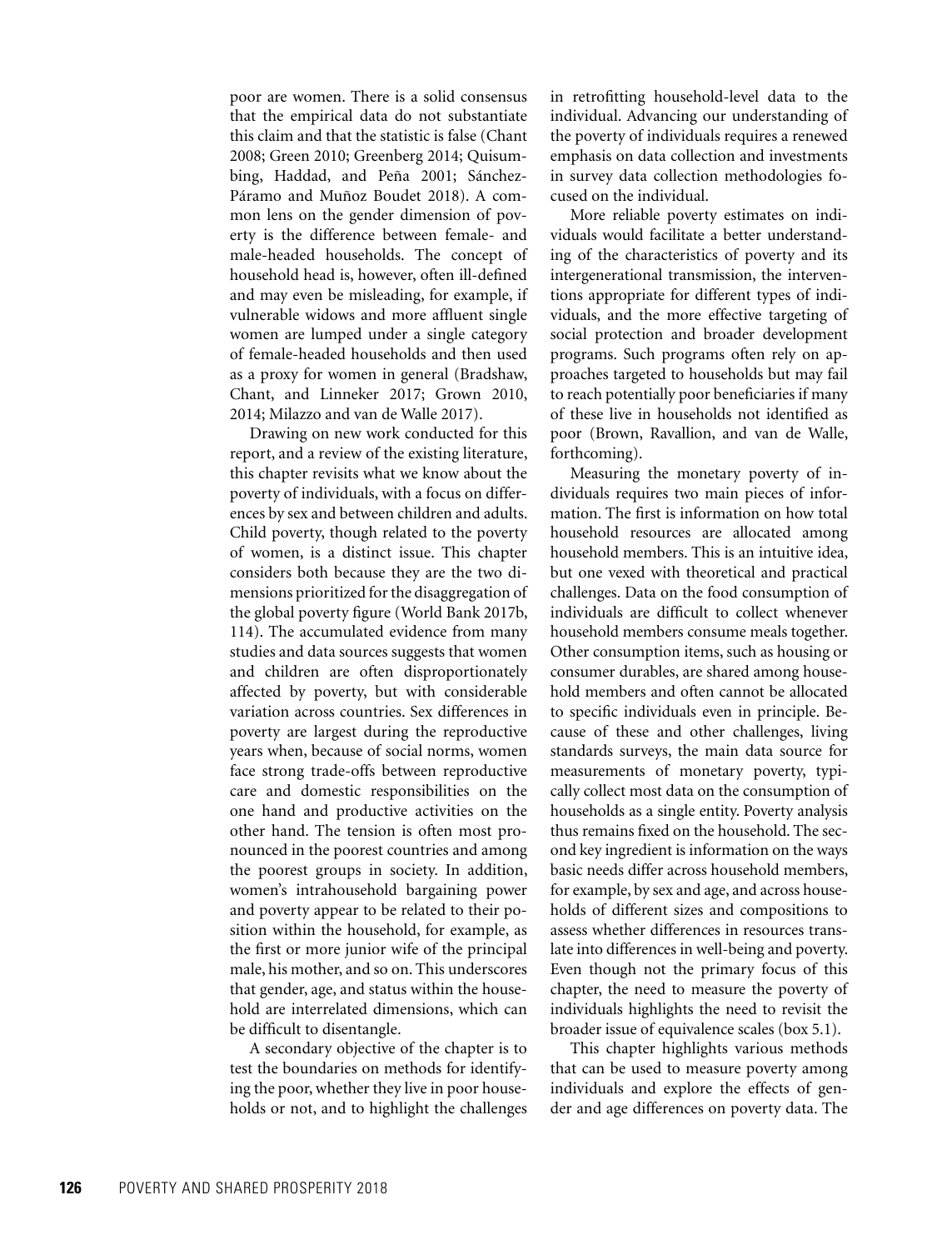#### **BOX 5.1 Differences in Needs and Equivalence Scales**

Global poverty estimates use data on consumption or income per capita to measure poverty. Similarly, the international poverty line, which is anchored on the average cost of meeting basic needs in the poorest societies, is expressed in per capita terms. This per capita approach assumes that needs do not vary across the members of households and that there are no economies of scale in larger households. Both assumptions are subject to criticism. Caloric needs vary by sex, age, physical activity (often related to occupation), and so on and are thus not the same across all household members. For example, a person engaged in heavy agricultural work typically requires more calories than an office worker. Likewise, shared household public goods may represent an advantage for larger households even at the same level of per capita consumption. One way to adjust for such differences in household size and composition is to use equivalence scales, discussion of which goes back to the seminal work by Engel (1895) and Rothbarth (1943) (see Coulter, Cowell, and Jenkins 1992; Deaton 1997). Equivalence scales approximate the consumption needs of a household of a given size and demographic composition relative to a reference household (usually a household consisting of a single adult, or a single adult male). Many

national poverty assessments in both developing and high-income countries, including member countries of the Organisation for Economic Co-operation and Development (OECD), routinely use equivalence scales. The failure to account for equivalence scales will overestimate poverty in regions where households are large and contain lots of children, such as Sub-Saharan Africa, compared to regions where households are small and contain few children, such as Europe and Central Asia and to some extent East Asia and Pacific and Latin America and the Caribbean.

The main problem with adopting an equivalence scale approach in global poverty monitoring is that there is no consensus on what the best scale for this purpose would be across a wide range of countries. For example, nutritionbased equivalence scales, which account for differences in needs by sex and age and are used in many low-income countries, may be less appropriate in higherincome countries where food constitutes a smaller relative share in total consumption. Similarly, the economies of scale in shared goods may be offset by the greater need for health care and education expenditures (Abdu and Delamonica 2017) and the failure to value nonmarket (time and resources) expenditures

associated with children (Folbre, Murray-Close, and Suh 2018). In addition, adjusting consumption or income by an equivalence scale requires recalibrating the poverty line (Ravallion 2015). Central to this recalibration is the choice of a household with "reference demographics," which may also vary from country to country. The use of a per capita scale in global poverty monitoring therefore imposes comparability across countries and is also transparent and easy to explain no matter how problematic it may be in the details (Ferreira et al. 2016).

The question of how to adjust for differences in needs arises even more prominently once the focus of the analysis moves inside the household. A comparison of inequality in consumption between adults and children or between men and women remains incomplete if we do not also consider differences in needs between these groups. (See also the section on "Differences in resources and poverty within households" in which all the country studies have adopted some variant of an equivalence scale.) Measuring the poverty of individuals would require not only estimating intrahousehold resource allocation but also adjusting for the differences in needs among individuals living in the same household and between households of different sizes.

starting point, in the next section, titled "Beyond headship: Gender and age profiles of the global poor," is the monetary poverty estimates introduced in chapter 1, which represent the current state of play in global poverty monitoring. In comparing per capita household consumption against the international poverty line, which is also expressed in per capita terms, this approach assumes that resources are shared equally and that needs are the same across all members of a

household. This assumption is inadequate for a clear understanding of the differences within households and biases country poverty rates and the demographic profile of poverty if there are systematic differences by sex and age in the household. Despite these limitations, even the current data can provide meaningful though incomplete insights into sex and age differences in poverty if the analysis probes more deeply than comparisons of female- and male-headed households to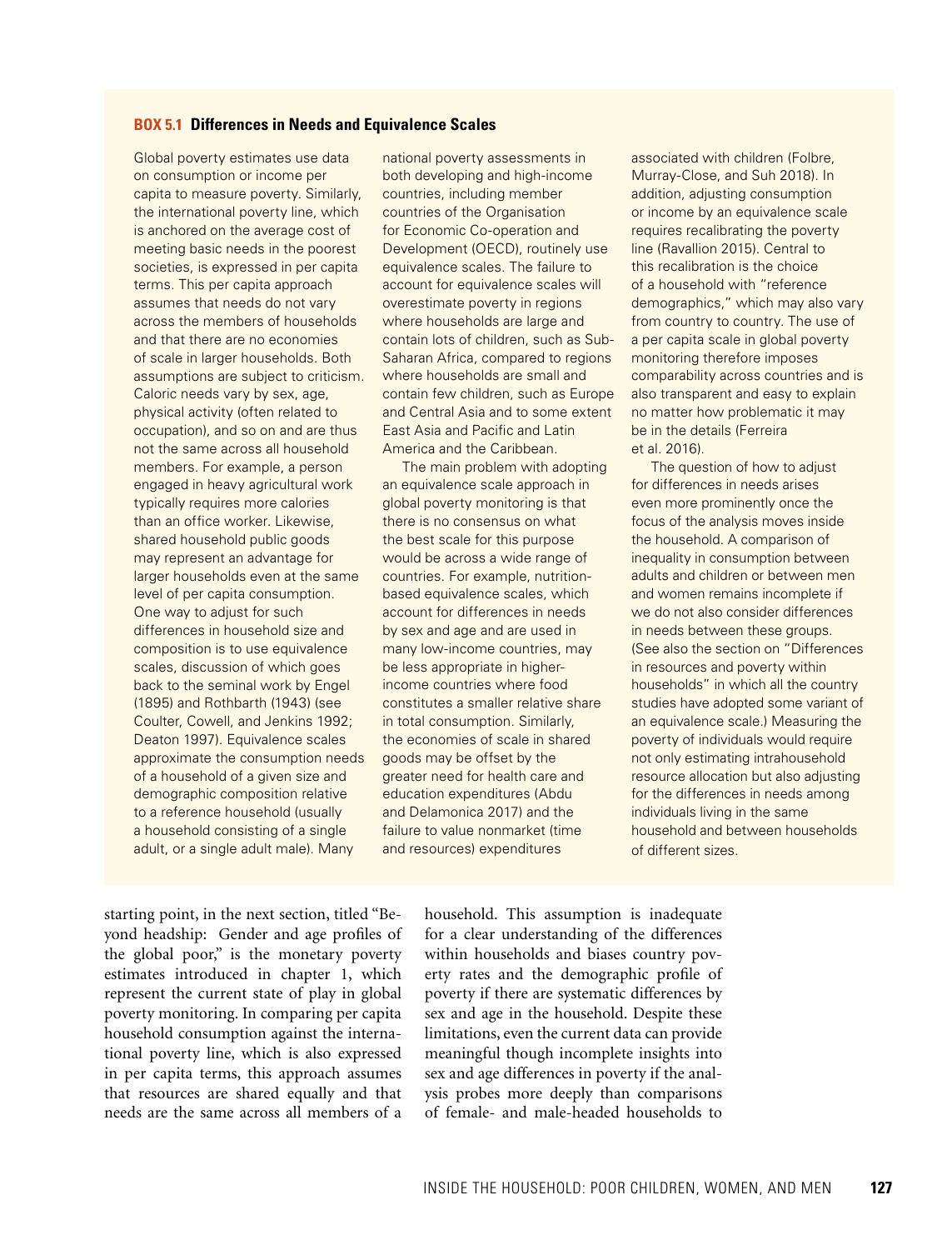explore differences by household composition and over the life cycle.

The subsequent section of the chapter, titled "Differences in resources and poverty within households" presents evidence on intrahousehold differences in resource allocation, thus relaxing the assumption of equal sharing among household members. A few specialized datasets provide information, for at least some aspects of consumption, on how much is allocated and to whom within the household. Invoking assumptions about household behavior and equivalence scales, a growing academic literature provides estimates on resource allocation across individual household members on the basis of (largely) household-level data.

In the penultimate section, the chapter describes a broader examination of wellbeing and poverty among adult household members based on the multidimensional approach introduced in chapter 4. Straightforward documentation on gender differences in nonmonetary dimensions of well-being may be derived from data collected on individuals, rather than households. An example is education, for which indicators of educational attainment have been used for many years to compare achievements and deprivations between women and men. Likewise, anthropometric data, such as weight, height, and the body mass index (BMI), which are commonly used to measure malnutrition, refer to individuals, not households. These data are used to provide perspective on multidimensional poverty among individuals.

## **Beyond headship: Gender and age profiles of the global poor**

This section analyzes data from the Global Monitoring Database (GMD), which is a collection of globally harmonized household survey data the World Bank uses to monitor global poverty and shared prosperity (box  $5.2$ ).<sup>1</sup> The global poverty figures rely on a concept of poverty based on the household (though expressed in per capita terms) and classify individuals as poor or nonpoor according to the poverty status of the households in which they live. Although this approach cannot reveal differences in poverty within households, innovative ways to analyze the data can reveal meaningful, though incomplete, information on sex and age differences, which are explored in this section.

This section shows that, although the proportion of women and men living in poor households is similar on aggregate, the proportions vary by women's and men's marital status, the presence of children and dependents in their households, whether or when they join the labor market, and their responsibilities within the family. Children and other dependents are an important factor of vulnerability, particularly among women during their reproductive years. Care responsibilities, especially borne by women, are greatest during those years in the life cycle that tend also to be the best for income generation. Relying on the economic activity of more adults, both women and men, helps shield the household against poverty, though doing so requires

#### **BOX 5.2 Data Sources Used in This Section**

This section relies on information from the harmonized sample of 104 household surveys for 89 countries in the 2013 Global Monitoring Database (GMD).<sup>a</sup> Additional labor data from the International Income Distribution dataset were merged for 17 countries in Sub-Saharan Africa (Muñoz Boudet et al. 2018). Because of remaining

quality concerns in the economic participation variables, 18 countries were dropped for the analysis of employment and economic typology of households. Because of low coverage in the Middle East and North Africa (4.1 percent), the results from this region are not presented.

a. GMD (Global Monitoring Database), Global Solution Group on Welfare Measurement and Capacity Building, Poverty and Equity Global Practice, World Bank, Washington, DC.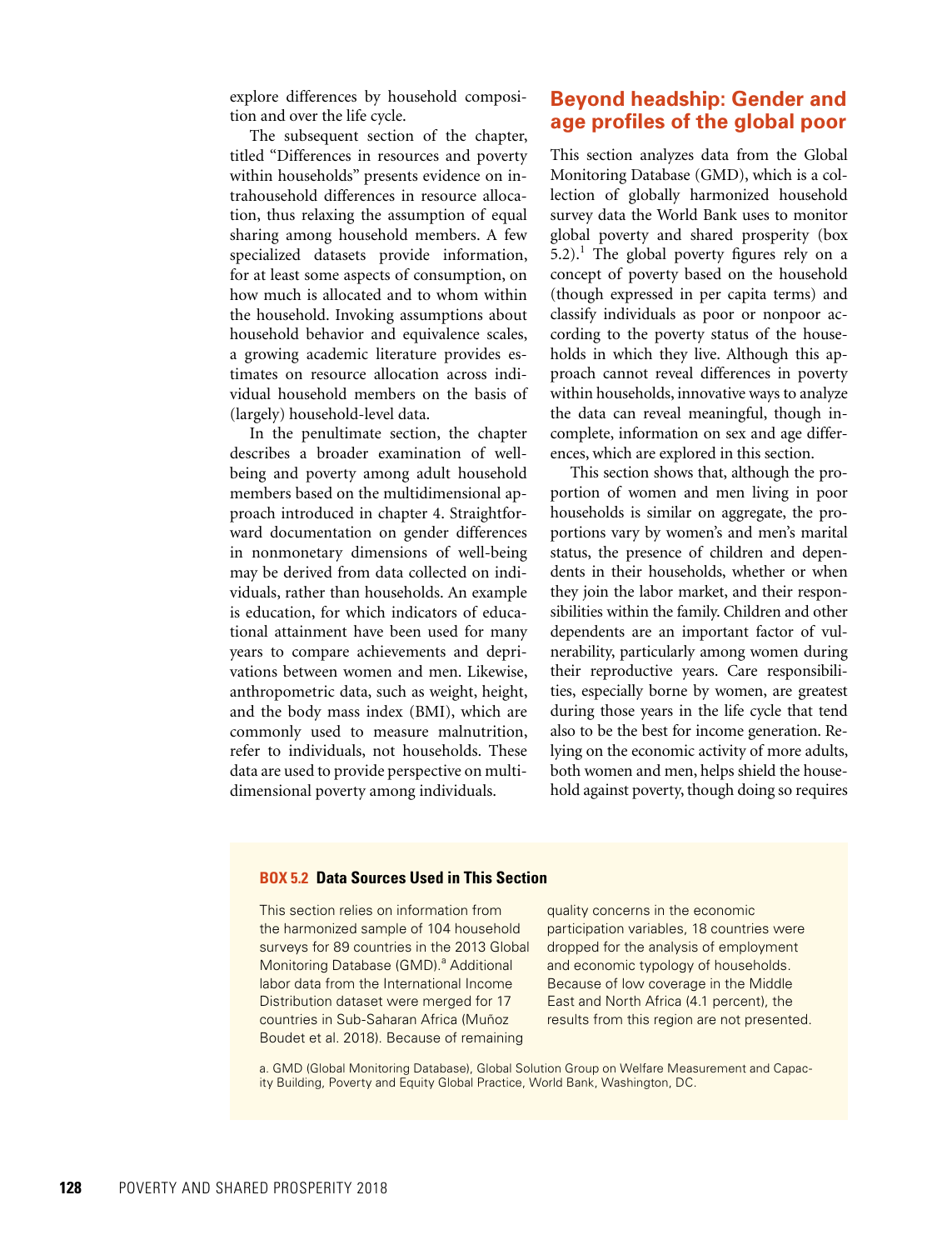quality and affordable care services for children, the sick, and the elderly. Formal schooling is also a strong protective factor against poverty, especially for women. Interventions aimed at reducing poverty need to consider both household structure and individual characteristics to increase their chances of success.

The rates of women and men living in poor households are similar in the 89-country dataset used here (12.8 percent and 12.3 percent, respectively<sup>2</sup>). These poverty rates vary across regions, but gender differences are only statistically significant in South Asia. Worldwide, this translates to 104 women in poor households for every 100 men. In South Asia, the corresponding comparison is 109 women for every 100 men. These differences become starker at specific ages.

### **Beyond headship**

Many global and country-level analyses of poverty compare female- and male-headed households to highlight sex differences in poverty. However, the concept of the femaleheaded household is often difficult to interpret. First, it typically combines women who have never married, women who are widowed or divorced, and some women who are married. A related concern is that the headship concept risks conflating gender gaps with differences caused by demographic composition. For example, many female-headed households contain children but not adult males, whereas most male-headed households contain adult women and children. Second, self-reported household headship reflects social norms and views about who is understood as the head of the household, for example, the main breadwinner, the main decision maker, the oldest man, and so on. These norms may vary across countries, within countries, or

across income groups, and might privilege one sex over the other. Globally, self-reported female-headed households account for 23 percent of all households, but only 16 percent of poor households. Although this shows that the poverty rate is lower among these households than among male-headed households, we can learn little else (table 5.1).

## **Poverty by age**

Nearly one child in five<sup>3</sup> lives in a poor household. Children are twice as likely as adults to live in poor households. This primarily reflects the fact that the poor tend to live in large households with more children. Children are the poorest across all regions, but the patterns vary by region. For example, in Sub-Saharan Africa, 49.3 percent of girls and 49.5 percent of boys live in poor households and boys represent a slightly larger share (51 percent) of poor children than girls do. Differences with other age groups are even starker: boys and girls under 15 years of age are 10 percentage points more likely to live in a poor household than their young adult (ages 15–24) counterparts, and girls are 17.2 percentage points more likely than females above 60. In contrast, in South Asia, girls are poorer than boys (22.2 and 20.1 percent, respectively) and slightly more numerous than boys among the poor (50.5 percent), but differences in poverty rates between children and older adults—although sizable are smaller than in other regions.

The rates of women and men who are living in poor households decline sharply as children reach adulthood, and they tend to stabilize after women and men reach 50 years of age. Starting in their early 20s and up to age 34, women are 2 percentage points more likely than men to live in poor households, which

**TABLE 5.1 Household Poverty Rates and the Distribution of Poor Households, by Headship** *Percent*

|                          | <b>Share of poor</b> |            |                                  |
|--------------------------|----------------------|------------|----------------------------------|
|                          | <b>Poverty rate</b>  | households | <b>Share of total households</b> |
| Female-headed households | 5.8                  | 16.4       | 23.5                             |
| Male-headed households   | 9.0                  | 83.6       | 76.5                             |
| All households           | 8.2                  | 100.0      | 100.0                            |

*Source:* Muñoz Boudet et al. 2018.

*Note:* Data from 89 countries.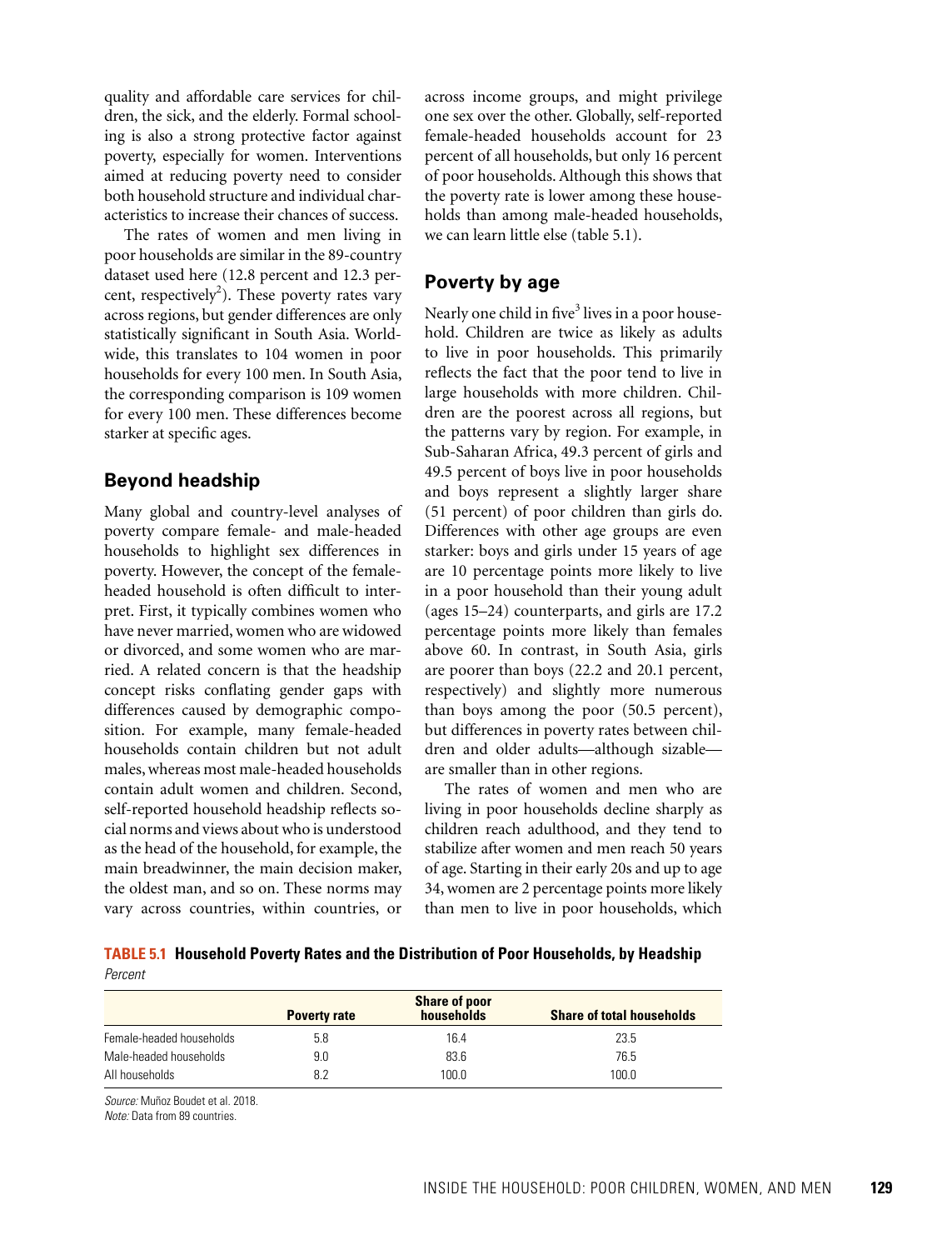**FIGURE 5.1 The Share of Women and Men Living in Poor Households, by Age Group**



*Source:* Muñoz Boudet et al. 2018. *Note:* Data are from 89 countries.

**130** Poverty *Andreig* Books and *Lendard Condensition* Books and *C* Point of *B* Power Data are from 69 countries.<br>
130 Alvee Data are from 69 countries.<br>
141 This age group, an an architect and a condensity are are liv is a significant, sizable difference (figure 5.1). In this age group, an average of 120 women are living in poor households for every 100 men. This gender gap coincides with the peak productive and reproductive ages of men and women, and can be related to factors such as household formation<sup>4</sup> and income generation for both men and women, and the implications of such processes on their welfare. It is well documented that female labor force participation declines during women's reproductive years, particularly if they have young children (Aguero and Marks 2008; Cruces and Galiani 2007; Goldin and Katz 2002). Among the 20–34 age group, the gender gap in poverty rates ranges from 0.12 percentage points in Europe and Central Asia to 7.1 percentage points in Sub-Saharan Africa. In this age group, the gaps are wider in the poorest countries, especially the 17 countries with overall poverty rates above 35 percent, that is, Haiti and 16 Sub-Saharan African countries.

## **Schooling, the labor market, and gender differences**

Household surveys collect information on educational attainment and income-earning

capacity (proxied by employment status) of individuals. This allows for a closer look at how these characteristics build on the age and sex differences.

Formal schooling is inversely correlated with poverty among both women and men. Of the poor population ages 15 or above, 41 percent have no education. Women represent 62.3 percent of the poor population ages 15 or above with no schooling, but only 36.9 percent of the poor with tertiary schooling. The share of women living in poor households diminishes strongly with schooling.

The association between employment and poverty varies by sex and type of employment. In the prime productive years, between 25 and 54 years of age, women represent 86 percent of those out of the labor force and 60 percent of those who are unpaid workers. In poor households, while most men are paid workers or self-employed, over half of women are not in the labor force. Globally, 40 percent of poor men are selfemployed, compared with only 19 percent of women (figure 5.2). In Sub-Saharan Africa and South Asia, self-employment is closely associated with poverty for men, but slightly less so for women.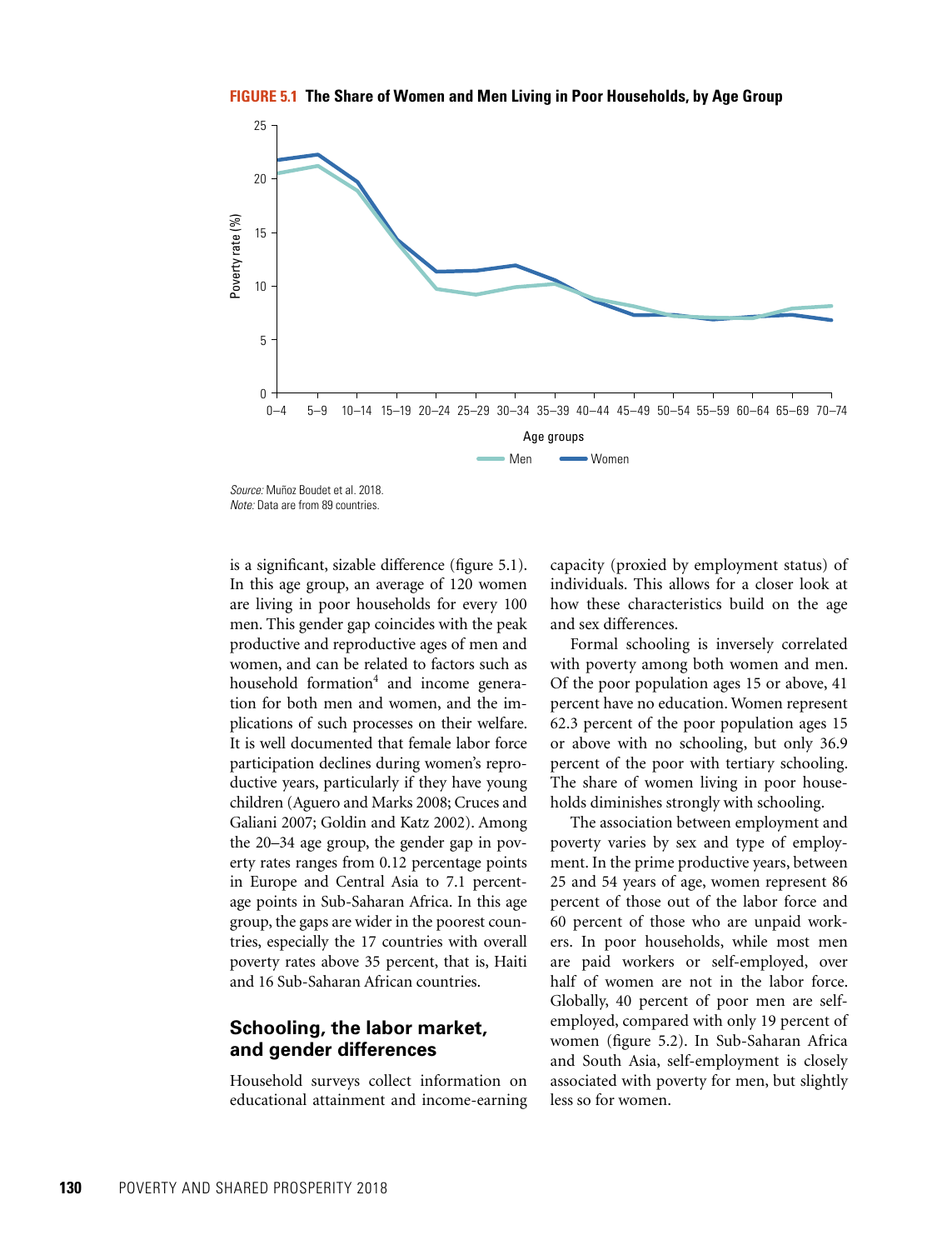## **Household structure and gender differences**

The analysis demonstrates that household composition, particularly the presence of dependents and the type of earners, influences gender differences in poverty over the life cycle. Building on the framework introduced in Grown and Valodia (2010), this subsection illustrates two ways to classify households: a demographic typology and an economic one. The demographic typology is based on the adult composition of the household, starting with the age and sex of the adults (18–64 years) who live in the household and distinguishing separate categories for the elderly or seniors (ages 65 years or above) and children (under age 18). The economic typology is based on the presence and sex of all earners in the household and of the dependents who depend on the income of the earners. Earners are defined as any individuals ages 15 or above who are engaged in any economic activity for pay or profit.<sup>5</sup> Dependents here include nonearners ages 18–64 (unpaid family workers, and those that are unemployed or not in the labor force) and traditional dependents (children and seniors).

Within the lens of the household demographic typology, adult-couple households consisting of two adults of opposite sex who are



#### **FIGURE 5.2 Distribution of People Living in Poor Households, by Sex and Employment Status**

married or cohabiting—with children account for the largest share of poor households (figure 5.3). They are overrepresented among the poor, representing 31 percent of all households but accounting for 42 percent of poor households. Adult-couple households with children and other adults, that is, extended family households, which represent 17 percent of all households, account for the second-largest share among poor households (28 percent), and they are also overrepresented among the poor.

#### **FIGURE 5.3 Distribution of Poor Households, by Demographic Typology**



*Source:* Muñoz Boudet et al. 2018.

*Note:* The percentages in the cells refer to the share of the type among poor households; the numbers in parentheses refer to the share of the typology among all households. The figure shows typologies that represent at least 2 percent of either poor or all households. Data are from 89 countries.

*Source:* Muñoz Boudet et al. 2018.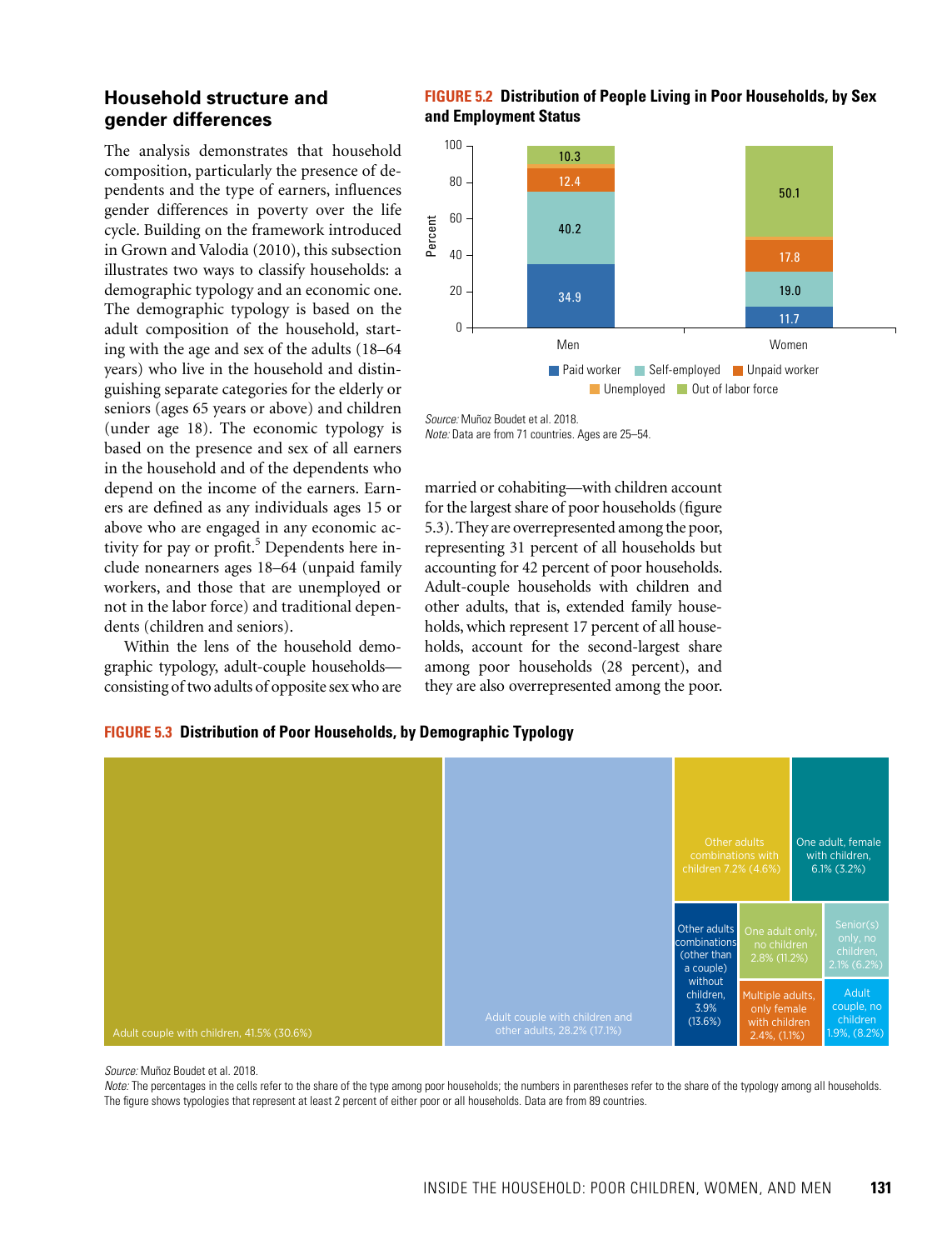#### **FIGURE 5.4 Distribution of Poor Households, by Economic Typology**



*Source:* Muñoz Boudet et al. 2018.

*Note:* The percentages in the cells refer to the share of the type among poor households; the numbers in parentheses refer to the share of the typology among all households. The figure shows typologies that represent at least 2 percent of either poor or all households. Data are from 71 countries.

> Meanwhile, adult-couple households without children are less likely to be poor (8 percent of all households; 2 percent of the poor). Other types of households gain relevance depending on the region. Adult woman households with children are disproportionately represented among the poor in Latin America and the Caribbean and in Sub-Saharan Africa. Three poor women in four live in adultcouple households with children only or with other adults, and this proportion increases to four poor women in five for the 20–34 years age group.

> The analysis of poverty using the economic typology confirms that households with traditional dependents (children below 15 or seniors) fare less well than households without dependents (figure 5.4). In most cases, the presence of a nonearner, age 18–64, also raises the poverty rate. Households with no earners, combined with the presence of children, are the household type most at risk of poverty (14 percent of the poor while they account for less than 5 percent of households), followed by households with a single woman earner and dependents (5 percent of the poor and 2 percent of the population) and households with a male earner only, a nonearner and children (36 percent of the poor while they account for 21 percent of the population). Poor women are concentrated

in households with children and nonearners (42 percent in households where there is only a male earner and 15 percent in households with multiple earners).

## **Differences in resources and poverty within households**

The previous section summarizes what the data used to monitor global poverty reveal about gender and age differences in the profile of poverty, while maintaining the (generally implicit) assumption that resources under the per capita measure are shared equally. A more comprehensive measurement of gender and age differences in the profile of poverty requires a relaxation in the assumption of equal sharing to consider intrahousehold differences in resource allocation.

Measuring intrahousehold inequalities in resource allocation and poverty in household surveys is not an easy task. Accurate data on food consumption across individuals in a household are difficult to collect whenever household members cook together and share meals. Some household surveys collect such data using a 24-hour recall or direct observation (weighting, measuring by resident enumerators), but these methods are timeconsuming and intrusive. Other consumption items, such as housing, are de facto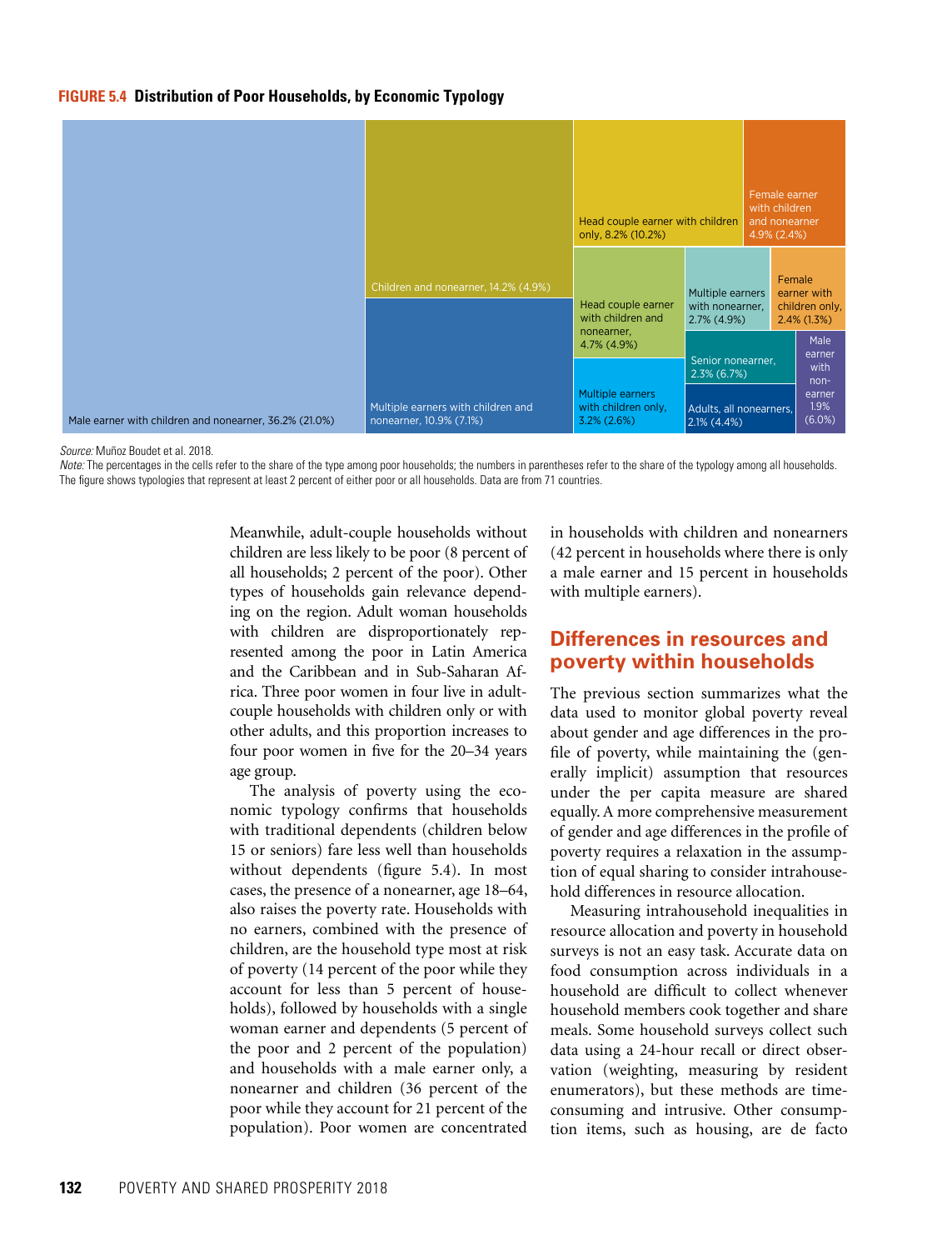public goods within the household that are shared among household members and cannot be allocated to specific individuals even in principle (Case and Deaton 2002; Klasen 2007). The following section reports findings from four recent country surveys that collect data on consumption among individuals. These case studies are then complemented by model-based estimates of poverty in two countries. Modeling allows the resource shares of men, women, and children to be estimated over the entire consumption basket even though individual consumption data are only available on a few items, thus providing a more complete picture of intrahousehold resource sharing.

## **Individual-level data on consumption**

Starting in the 1980s, a few specialized studies have collected data on consumption among individuals, often with a focus on food (Behrman and Deolalikar 1990; Haddad, Hoddinott, and Alderman 1997; Haddad and Kanbur 1990; Pitt, Rosenzweig, and Hassan 1990). An early example of this literature is the work of Haddad and Kanbur (1990) who investigate intrahousehold inequality in food consumption in the Philippines through the lens of calorie adequacy, that is, calorie intake relative to standardized calorie requirements by age, sex, and pregnancy status. These data suggest that total inequality in calorie adequacy among individuals is significantly underestimated, by 30 to 40 percent, if inequality within households is ignored.

More recent data collection efforts in Africa and Asia have allowed a fresh look at intrahousehold differences in poverty across various contexts and social settings (De Vreyer and Lambert 2017 on Senegal; D'Souza and Tandon 2018 on Bangladesh; Mercier and Verwimp 2017 on Burundi; Santaeulàlia-Llopis and Zheng 2017 on China).<sup>6</sup> Though these studies individualize only a few separate components of consumption (table 5.2), they reveal interesting differences in resource allocation among women, men, and children.

The evidence in this section shows that intrahousehold differences in consumption and poverty are widespread. In most cases, women and children are allocated a smaller share of the households' resources than men.<sup>7</sup> Intrahousehold inequalities in resource allocation appear to be more pronounced for nonfood items than for core food items, hinting at a degree of solidarity within families. Similar to the previous section, we find evidence of complex dynamics within households, linked to life cycle and status that extend beyond simple gender or age divides. For example, intrahousehold bargaining power and poverty among women are related to their relationship with the principal male, such as first versus second wife, or mother versus wife.

| <b>Country</b> | <b>Survey</b>                                        | Year(s)                                                             | <b>Representativeness</b>                                                        | Items individualized and data collection method                                                                                                                                                                                                                 |
|----------------|------------------------------------------------------|---------------------------------------------------------------------|----------------------------------------------------------------------------------|-----------------------------------------------------------------------------------------------------------------------------------------------------------------------------------------------------------------------------------------------------------------|
| Bangladesh     | Bangladesh<br>Integrated<br>Household<br>Survey 1, 2 | 2011-12, 2015                                                       | National (rural)                                                                 | Food (24-hour recall by the woman in charge of cooking)                                                                                                                                                                                                         |
| Burundi        | Panel Priority<br>Survey                             | 2012                                                                | The 2012 wave is a<br>follow-up of a 1998<br>nationally representative<br>survey | Food and clothing (respondents were asked to specify the share of<br>household expenditures going to the main adult man, woman, sons,<br>daughters, and other household members)                                                                                |
| China          | China Health<br>and Nutrition<br>Survey              | 1989, 1991, 1993,<br>1997, 2000, 2004,<br>2006, 2009, 2011.<br>2015 | Select provinces                                                                 | Food, alcohol, and cigarettes (24-hour recall over three days, plus<br>household food inventory)                                                                                                                                                                |
| Senegal        | Poverty and<br><b>Family Structure</b><br>Survey     | 2006-07.<br>$2010 - 12$                                             | National                                                                         | Most consumption is captured at the cell level (for example, clothing,<br>mobile phones, transport, food outside the home); food consumed at home<br>is individualized based on accounts about which meals are shared and<br>estimates of the preparation costs |

**TABLE 5.2 Recent Datasets on Individualized Consumption**

*Note:* The italicized years are used in the case studies.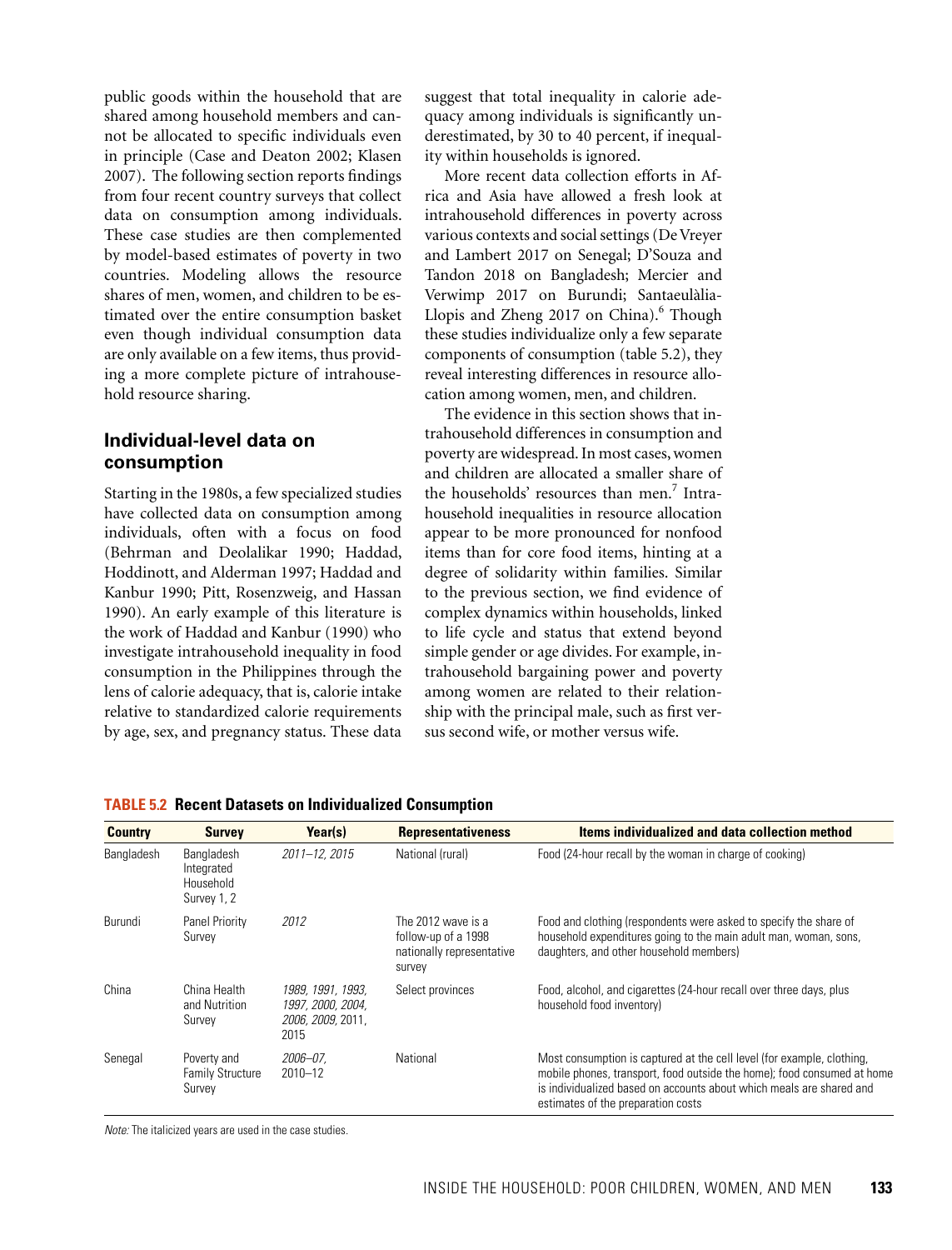#### **China**

In China, intrahousehold and gender dynamics over the past 20 years have evolved against the backdrop of rapid economic and demographic change. The China Health and Nutrition Survey data allow the computation of an individual measure of extended food consumption, which includes all food items as well as alcohol and tobacco (Santaeulàlia-Llopis and Zheng 2017).<sup>8</sup> In 1991, extended food consumption was twice as high among men as among women, and, by 2009, this ratio had risen to 2.3. This gender gap is, however, largely accounted for by four items—tea, coffee, alcohol, and tobacco—that are consumed disproportionately by men and may reflect different degrees of control over resources or social norms about acceptable behavior of men and women. Excluding these items gives a narrower measure of core food consumption, according to which consumption is about 12 percent greater among men than among women, a ratio that has remained close to constant and could reflect differences in caloric need between men and women. Analysis over the life cycle shows that the gender gap in extended food consumption starts to emerge at about age 15 and peaks between the ages of 45 and 55, after which it declines sharply (figure 5.5). In contrast, the gender gap in core food consumption peaks much earlier, at around age 17–18, and stays at a similar level until age 50.

Typical household-level data miss a substantial portion of inequality among individuals. A comparison of an individual-level measure of extended food consumption to a household-level measure, where the latter is normalized for differences in household demographic composition using equivalence scales highlights this clearly. In the rural (urban) subsamples, household consumption per adult equivalent misses about 41 percent (38 percent) of individual inequality. This is again driven primarily by individual inequality in the consumption of alcohol, tobacco, coffee, and tea. Core food consumption inequality among small children ages 0–5 is about twice as high as the inequality among adults.

#### **Burundi**

Burundi is one of the poorest countries in Africa, with a legacy of conflict and violence. Mercier and Verwimp (2017) use a household survey conducted in 2012 that asked mostly female respondents to specify how categories of consumption goods were allocated within the household to examine intrahousehold consumption inequality.<sup>9</sup> The data show a gender gap in clothing and food expenditures (the latter less pronounced) that benefits women. Among children, the consumption shares of food and clothing appear to be balanced between boys and girls. The large share of missing values in item groups other than food and clothing prevents additional analysis.

#### **FIGURE 5.5 The Gender Gap in Food Consumption over the Life Cycle, China**



*Source:* Based on Santaeulàlia-Llopis and Zheng 2017 and their supplementary material.

*Note:* The gender gap is the ratio of male-to-female consumption, based on a regression with age dummies and time fixed effects (pooling data from 1989, 1991, 1993, 1997, 2000, 2004, 2006, and 2009).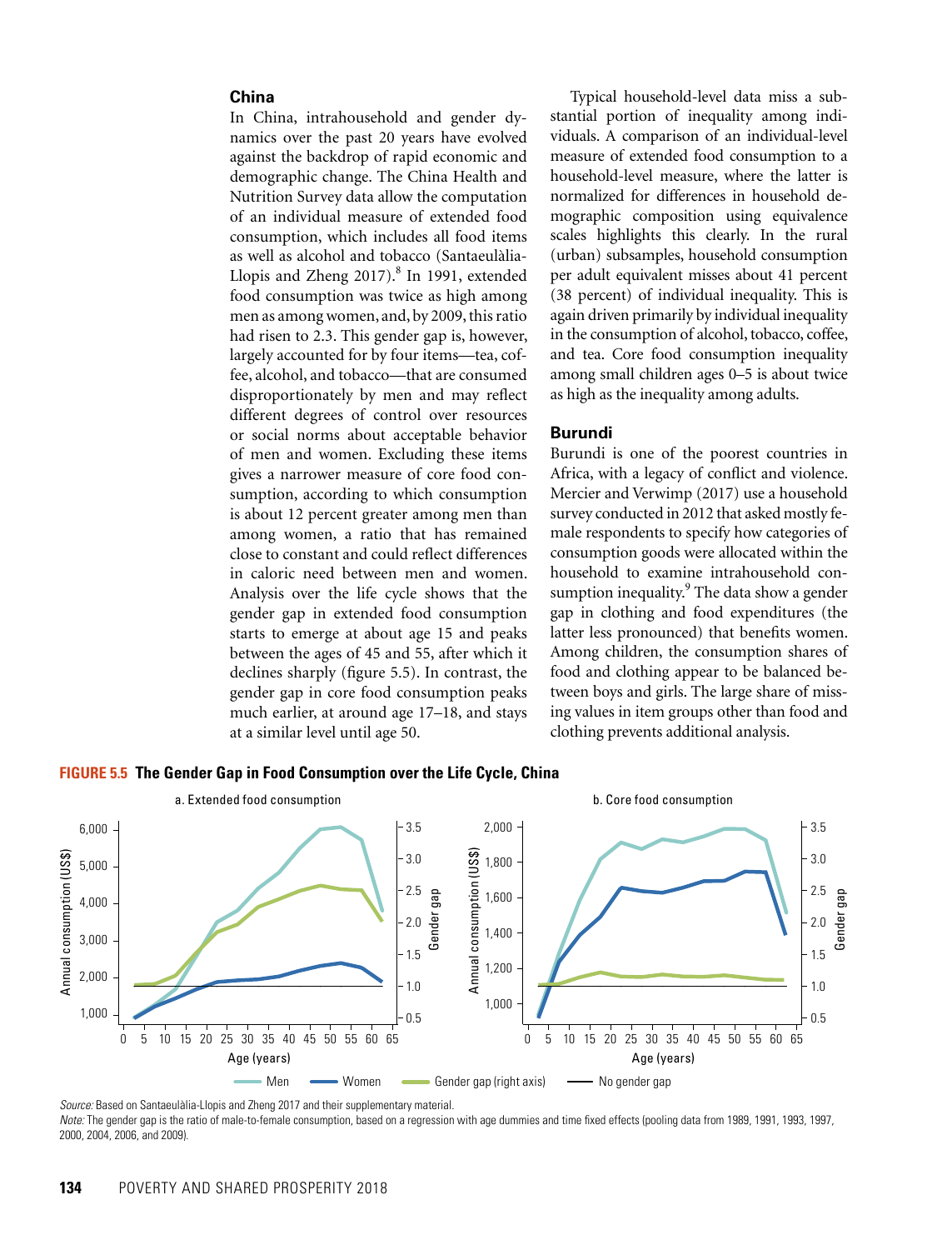Assuming equal sharing among siblings of the same sex, irrespective of age, one may use the reported resource shares for food and clothing to compute a partially individualized measure of consumption. Taking into account differences in caloric needs by sex and age through the use of equivalence scales yields poverty rates of 65 percent among men, 56 percent among women, and 77 percent among children. Because of the disproportionate incidence of child poverty, children make up 68 percent of the hidden poor, that is, poor individuals living in nonpoor households, significantly more than their share in the sample population (56 percent). Mirroring the results from Senegal below, the age effect becomes insignificant if the analysis controls for the household member's status within the family, suggesting that individual consumption depends more on a person's position within the household than on age.

In Burundi, unlike in the other countries discussed in this section, women appear to be less poor than men. This highlights the context specificity of intrahousehold distribution rules. However, another potential explanation for the higher consumption shares among women may be that women overestimate their consumption relative to that of their husbands, for example because of internalized social norms or because they are not aware of some components of consumption among their husbands, such as food consumed away from home. Relying on one (female) respondent who reports about other members' consumption (see also box 5.3 for alternative measures of food security) may generate some measurement error.

#### **BOX 5.3 Dietary Diversity as an Indicator of Individual-Level Food Security**

The four case studies show intrahousehold inequalities in the consumption of calories and nutrients, a pattern also found to varying degrees in Ethiopia (Coates et al. 2017), India (Fledderjohann et al. 2014), Nepal (Harris-Fry et al. 2018), and South East Asia (Bühler, Hartje, and Grote 2018). A double burden of malnutrition—simultaneous presence of undernourished and overweight individuals—is occurring in many households and countries, for example, in middle-income countries, stunted children living with obese mothers (Aitsi-Selmi 2015).

An alternative to the collection of individual food consumption could be dietary diversity. It is routinely collected for vulnerable individuals (infants and their mothers) in household health surveys, but less frequently collected for individuals in household consumption surveys.

Dietary diversity indicators capture the number of food items or groups consumed, often weighted according to the nutritional importance of the food in question. Some measures additionally account for how often a given food (or items from a given food group) is consumed. Common metrics for dietary diversity are Household and Individual Dietary Diversity Scores (Maxwell, Vaitla, and Coates 2014), which count the number of food groups consumed over a 24-hour recall period by the whole household (reflects the household economic ability to access a variety of foods) or individual members (reflects dietary quality and nutrient adequacy [Arimond et al. 2010; Moursi et al. 2008; Savy et al. 2005; Torheim et al. 2004]).

Individual-level dietary diversity indicators are strongly correlated with the three common measures of child undernutrition: stunting, wasting, and underweight (Arimond and Ruel 2004; Chandrasekhar et al. 2017; Headey and Ecker 2013; Mallard et al. 2016; Rah et al. 2010; Ruel 2003). Across countries, even a very simple dietary diversity measure is better at predicting malnutrition than calorie deprivation (Headey and Ecker 2013).

Although the dietary diversity of mothers and their young children tends to be strongly correlated, children often consume fewer food groups than their mothers (Amugsi, Mittelmark, and Oduro 2015; Nguyen et al. 2013). In Bangladesh, even more food secure households have poor infant diets (Owais et al. 2016). Among children in Nepal, older children have better dietary diversity, but their diets are more likely to deteriorate when the household experiences a negative shock. Younger children have less diverse but more stable diets (Finaret et al. 2018). In India, children's diets vary by age and sex, with girls' diets less diverse than boys'—especially in adolescence (Aurino 2017).

In sum, individual-level dietary diversity metrics are a promising approach to assess individual food security (Bühler, Hartje, and Grote 2018; Headey and Ecker 2013; Leroy et al. 2015). Adding these questions to existing household consumption surveys could provide an alternative source of information about differences within households.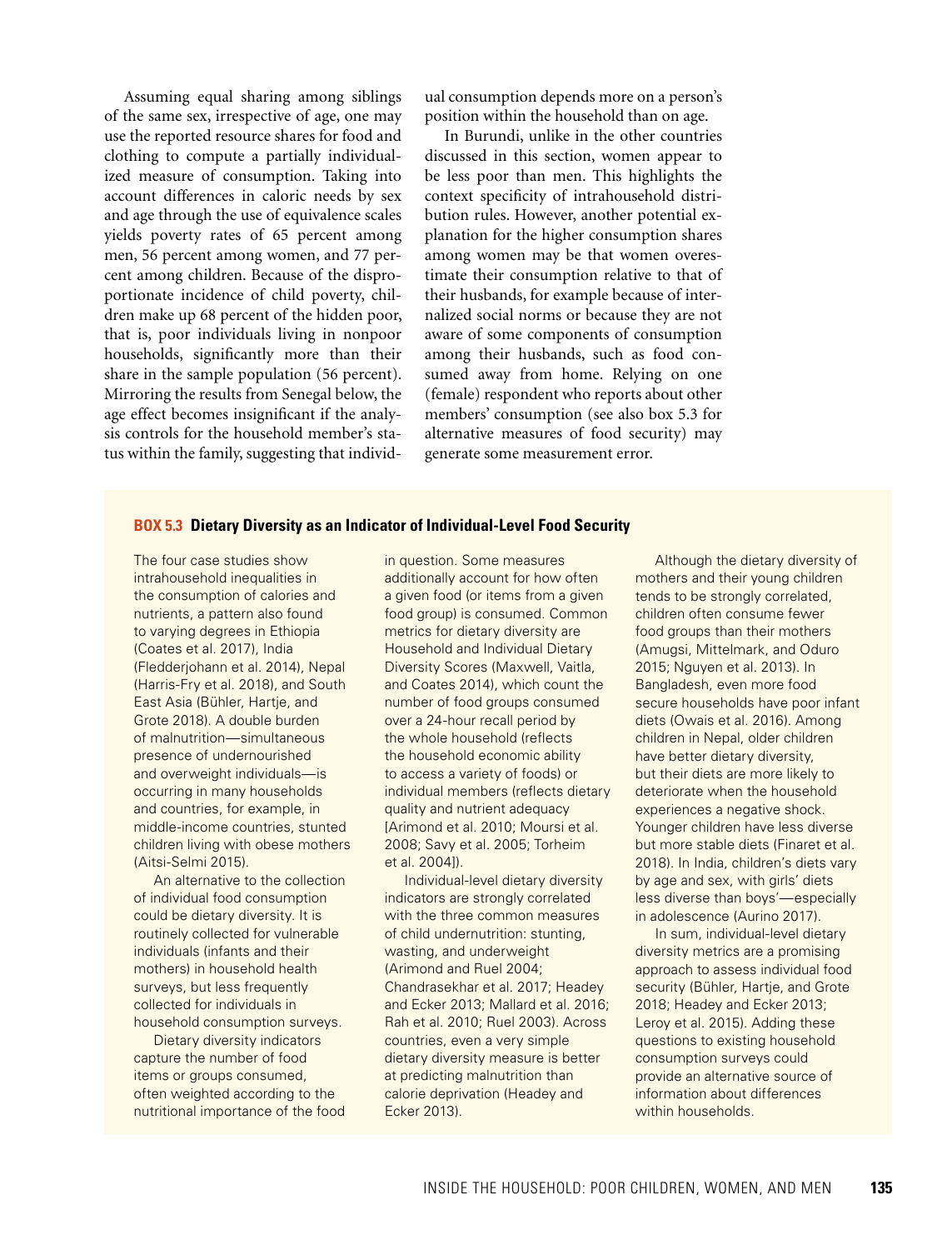**FIGURE 5.6 Caloric Shortfalls of Male Heads and Other Household Members, Bangladesh**



*Source:* D'Souza and Tandon 2018.

#### **Bangladesh**

A significant portion of the population in Bangladesh is undernourished in terms of calories and specific micronutrients. Studies have also repeatedly demonstrated inequitable intrahousehold resource distribution. D'Souza and Tandon (2018) use the Bangladesh Integrated Household Survey to explore intrahousehold differences in undernourishment.<sup>10</sup> The analysis draws on data of 3,060 rural households with male heads who are married and whose spouses are present, but without pregnant or lactating women. Individual shortfalls from minimum dietary energy requirements are computed. Individuals who meet these requirements in calories and micronutrients are classified as adequately nourished, and those who do not are classified as undernourished. Similarly, a household is adequately nourished if the total household caloric availability exceeds the sum of the individual dietary requirements. The analysis reveals that male heads have much smaller caloric and micronutrient shortfalls than other household members (figure 5.6).

These differences lead to the misclassification of individuals relative to their household status, that is, undernourished individuals in adequately nourished households or adequately nourished individuals in undernourished households. Overall, the proportion of misclassification varies between 18 percent and 30 percent according to the type of member (first row of table 5.3) but in adequately nourished households, 55 percent of boys and 47 percent of girls are undernourished (whereas only 22 percent of heads and 9 percent of spouses are undernourished, third row of table 5.3).

#### **Senegal**

The household structure in Senegal, as in other West African countries, is complex because of polygamy and the frequent presence of foster children. This offers opportunities to explore intrahousehold inequality within extended families. The 2006/07 Poverty and Family Structure Survey, described in De Vreyer et al. (2008), can be used to construct a relatively individualized measure of consumption and poverty status. To reflect intrahousehold structure and resource allocation

| <b>Measure</b>                  | <b>Male heads</b> | <b>Spouses</b> | <b>Boys</b> | Girls | Other adults |
|---------------------------------|-------------------|----------------|-------------|-------|--------------|
| All households                  |                   |                |             |       |              |
| Share                           | 0.24              | 0.18           | 0.30        | 0.28  | 0.22         |
| Number                          | 3,060             | 3,060          | 2,462       | 2,342 | 1,722        |
| Adequately nourished households |                   |                |             |       |              |
| Share                           | 0.22              | 0.09           | 0.55        | 0.47  | 0.15         |
| Number                          | 1.901             | 1.901          | 1.257       | 1.207 | 1,207        |
| Undernourished households       |                   |                |             |       |              |
| Share                           | 0.26              | 0.32           | 0.05        | 0.09  | 0.39         |
| Number                          | 1,159             | 1,159          | 1.205       | 1,135 | 515          |

*Source:* D'Souza and Tandon 2018.

*Note:* Shares = population-weighted means of undernourished individuals in adequately nourished households and adequately nourished individuals in undernourished households. Number = observations.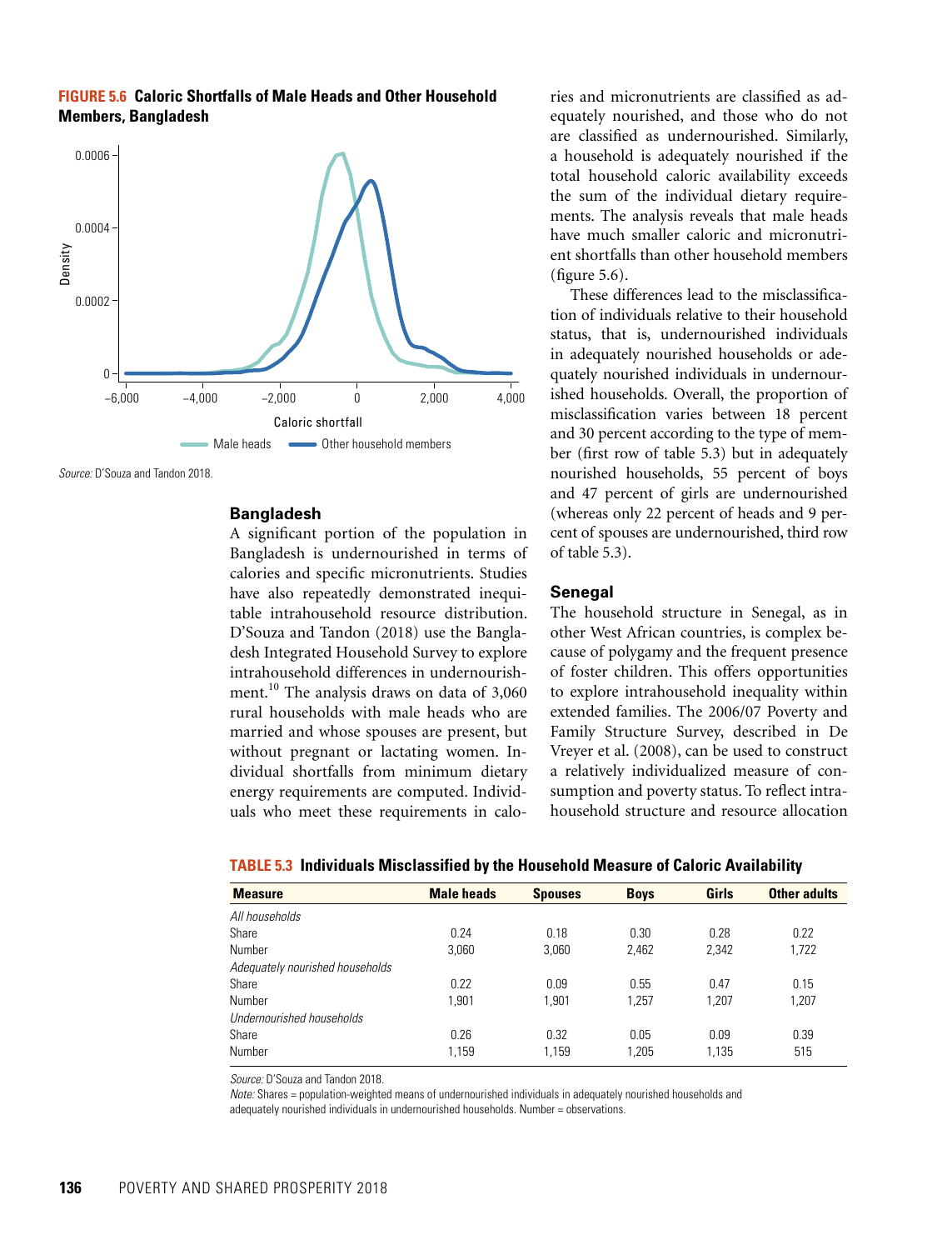more accurately, each household is divided into cells whereby the household-reported head forms a cell with unaccompanied dependent members; each wife of the head and her children and any other dependents then form separate cells, as do other adults with dependents, for example, married brothers. This cell structure is characteristic of households in Senegal.

The cell consumption data show that intrahousehold inequality accounts for almost 14 percent of total consumption inequality in Senegal, driven largely by intrahousehold inequality in nonfood consumption. About 13 percent of the poor live in nonpoor households and are hence invisible in standard measures of poverty (De Vreyer and Lambert 2017). There are also important gender differences. Per capita consumption is 33 percent greater among cells headed by a man than among those headed by a woman, and this difference is statistically significant. This pro-male-headed cell gap in consumption narrows if the analysis controls for education because literacy and numeracy outcomes are worse among women than among men. The remaining gender difference appears to be mainly attributable to the greater dependency ratio in female-headed cells because children are ascribed to their mother's cell (and not their father's) if the mother is present in the household (De Vreyer and Lambert 2017 and their supplementary material).

The social roles ascribed to women imply that their position in the household and their marital status are much more strongly associated with their material well-being than is the case for men. The mothers and daughters of the household-reported male head, and, to a lesser extent, his junior wives tend to be found in the least favored positions in the household, whereas no equivalent consumption penalty exists among fathers and sons. Widowed women, whether remarried or not, are also particularly vulnerable. These gender differences in per capita consumption extend to poverty. A cell headed by a daughter of the household-reported male head is 2.5 times more likely to be poor than the cell associated with the household head, whereas there is no significant difference in poverty status between cells headed by sons and those associ-

ated with the household-reported male head. The same is true for sisters versus brothers. Cells headed by women in a leviratic union that is widows who "remarried" their former husband's brother or other male relative have a higher probability of being poor, at an odd ratio of 1.4 relative to women in their first marriage, but the difference is not statistically significant (De Vreyer and Lambert 2017 and their supplementary material).

Taken as a whole, these studies give an idea of the potential misclassification of individuals with respect to households' poverty classification: many poor individuals do not live in poor households. In addition, they point out complex relationships between sex, age, and status within the household, especially in nonnuclear households, making it difficult to disentangle those effects. Furthermore, there are potentially complex interactions between the way the data were collected (for example, single or multiple respondents in the household, direct enumerator observation), the variable analyzed (caloric intake, food consumption, total consumption), and the level of disaggregation (individual-level analysis, cells/ subgroups of household members, or broad categories such as children/women/men).

## **Estimating individual consumption from household-level data**

Collecting data on individual-level consumption is costly and not always feasible in the context of large-scale household surveys. Even specialized datasets, such as the ones presented earlier in this section, tend to individualize only some components of the overall consumption basket and thus provide a partial picture of sharing within households. Moreover, basing our understanding of intrahousehold differences in well-being and poverty on differences in the consumption of specific consumption items is problematic if preferences over those items differ between household members. For example, even if men disproportionately consume alcohol and tobacco, women might spend more on other items so that any subset of items cannot provide the full picture (Tian,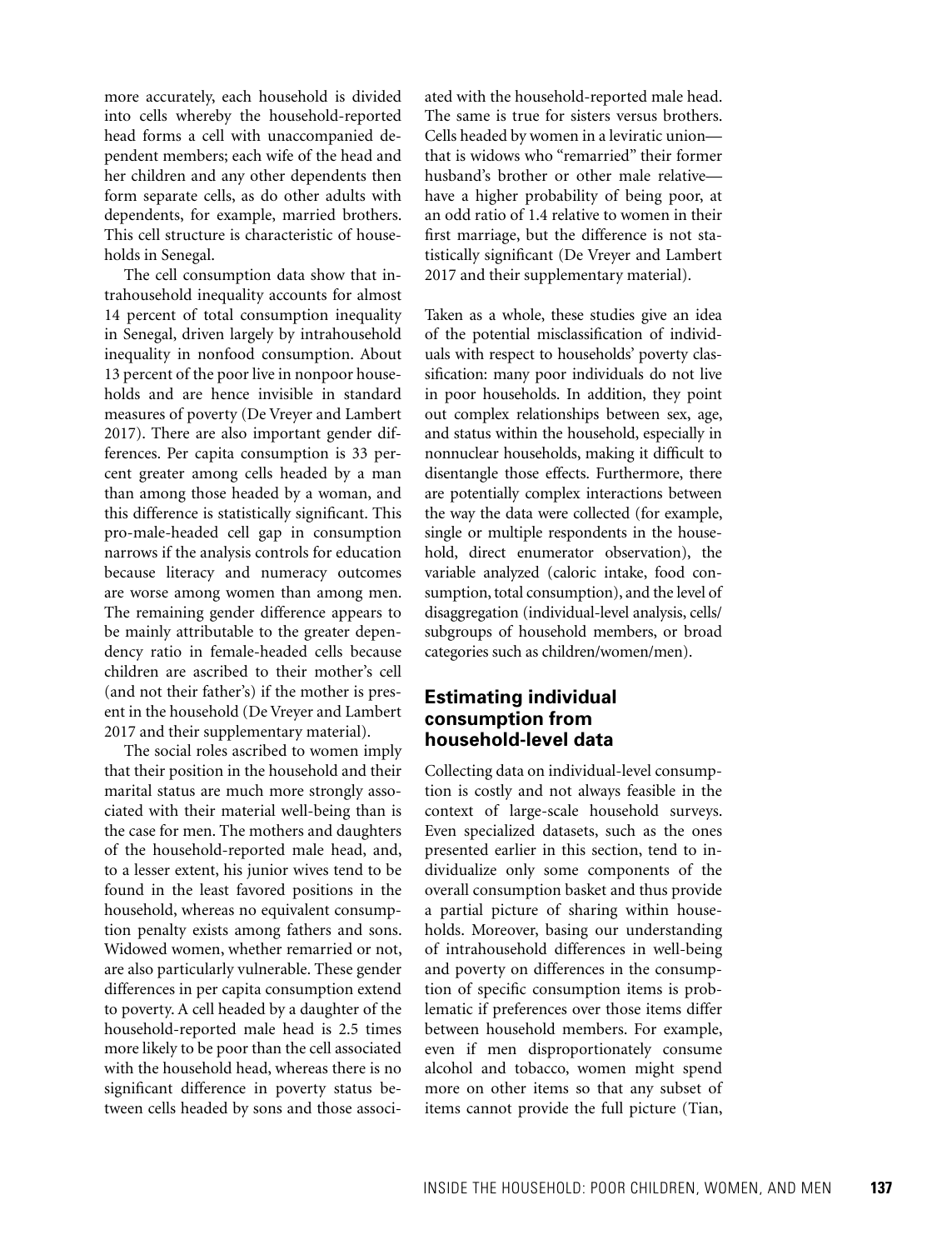Yu, and Klasen 2018). An alternative approach is to model intrahousehold resource allocation on the basis of the observed behavior of the household and a structural model that describes the preferences of household members and how they make decisions (for example, the collective household model pioneered by Chiappori 1988, 1992). Armed with this structural model, and exploiting the fact that many household surveys collect consumption data of one or two items in a way that can be "assigned" to individuals, demand functions can be estimated that allow for teasing out how resources are shared inside the household even if data on consumption of most items are collected at the household level (see annex 5A for further details). This approach has two main advantages. First, it allows an estimation of the resource shares of women, men, and children over the entire consumption basket and therefore provides a more complete picture of the allocation of resources within households. Second, because the data requirements are modest, this approach could open the door to estimating individual-level poverty in many countries, beyond the select few case studies discussed in the previous section. A small but growing literature uses model-based estimates of intrahousehold resource allocation to explore differences in poverty between women and men or between adults and children in developing countries. $11$ 

Estimating individual poverty in this way requires that at least some parts of the household consumption basket can be assigned to individuals. In other words, one observes who within the household consumes what—either because the underlying household survey disaggregates items in such a way (for example, men's clothing, women's clothing, and children's clothing), or because the survey asks respondents to assign an item to specific household members. These data requirements are modest. In fact, most studies rely on a single assignable good, typically clothing, that is disaggregated among men, women, and children in many standard household surveys. However, the underlying structural model estimates the resource shares of men, women, and children over the entire consumption basket. The flip side of this is that the structural model

imposes strong assumptions on the ways in which households and individuals behave, and those assumptions are open to criticism (Basu 2006; Cuesta 2006; Doss 1996; Sen 1990; Udry 1996; World Bank 2017b). For example, this literature is largely based on the standard assumption of utility maximization and does not consider alternative explanations of human behavior. Likewise, the collective model assumes that all household decisions are efficient—in other words, whatever decision the household takes, no alternative decision would have been preferred by all its members. This rules out inefficient bargaining outcomes, whereby households may get trapped in situations where at least one household member could be made better off without making the others worse off (see Basu 2006; World Bank 2017b). Because of these assumptions, and additional econometric challenges in estimating the sharing rules empirically, model-based estimations of individual resource shares warrant additional validation and sensitivity analysis before they can be used in routine poverty monitoring.

As a first step in this direction, we use the model proposed by Dunbar, Lewbel, and Pendakur (2013) to estimate consistent intrahousehold differences in resource allocation and poverty in nuclear households in two countries (Bangladesh and Malawi). The model has the advantage that it is considerably less complex than previous approaches, which enhances transparency and makes estimating individual resource shares across countries more feasible using the same method (see annex 5A). Figure 5.7 shows estimates of resource shares in Bangladesh (pooling data for 2011/12 and 2015), with either food or clothing as the assignable good, and in Malawi in 2004/05 and 2010/11, with clothing as the assignable good.<sup>12</sup> The horizontal axis gives the percentage of household resources, both the point estimate and the confidence interval, that are allocated to an individual of type *j* living in a household of type *s*, holding the other household characteristics fixed at their mean. On the vertical axis are the types of individuals and household sizes. The share of household resources that goes to children has been divided by the number of children.

The results on Bangladesh in figure 5.7, panel a, which use food as the assignable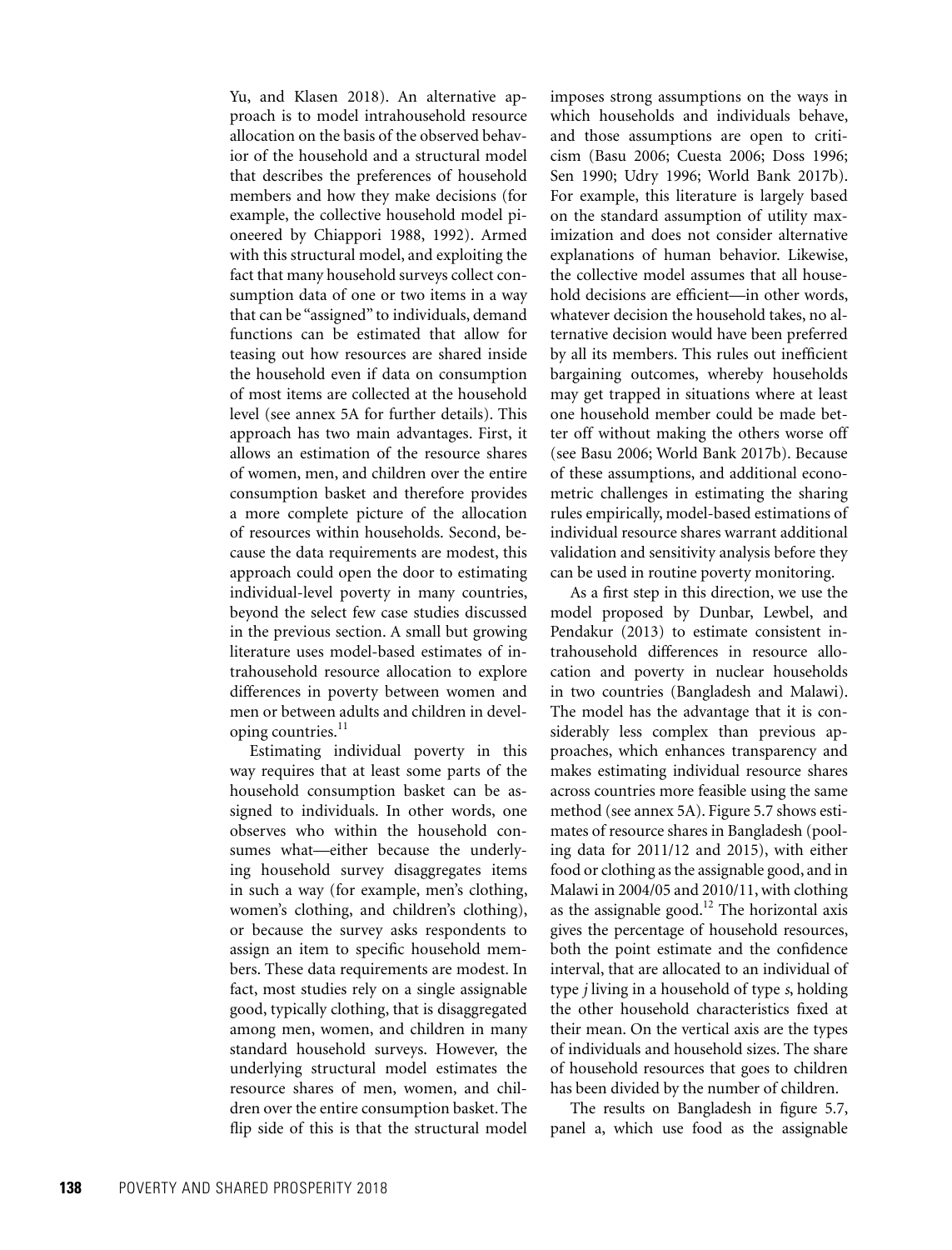

#### **FIGURE 5.7 Estimated Consumption Allocation, Men, Women, and Children, Bangladesh and Malawi**

*Source:* Gaddis et al., forthcoming.

*Note:* The horizontal axis gives the percentage of household (hh) resources, both the point estimate and the confidence interval, that are allocated to an individual of type *j* living in a household of type *s*, holding the other household characteristics fixed at their mean. On the vertical axis are the types of individuals and household sizes. The share of household resources that goes to children has been divided by the number of children. hh = household.

good, show that, in households with one or two children, men receive about 37 percent of the resources. The share of resources going to men is smaller in households with three children (31 percent) and in households with four children (27 percent). In households with one child, women's resource shares are larger than those of men (42 percent), but their resource shares decline more steeply as the number of children increases, to 35 percent in households with two children, 29 percent in households with three children, and 26 percent in households with four children. Among the children, an only child receives, on average, about 21 percent of the resources. In households with multiple children, each child receives between 12 percent and 14 percent of the resources.

The broad patterns in resource allocation for Bangladesh are similar if one uses clothing as the assignable good (figure 5.7, panel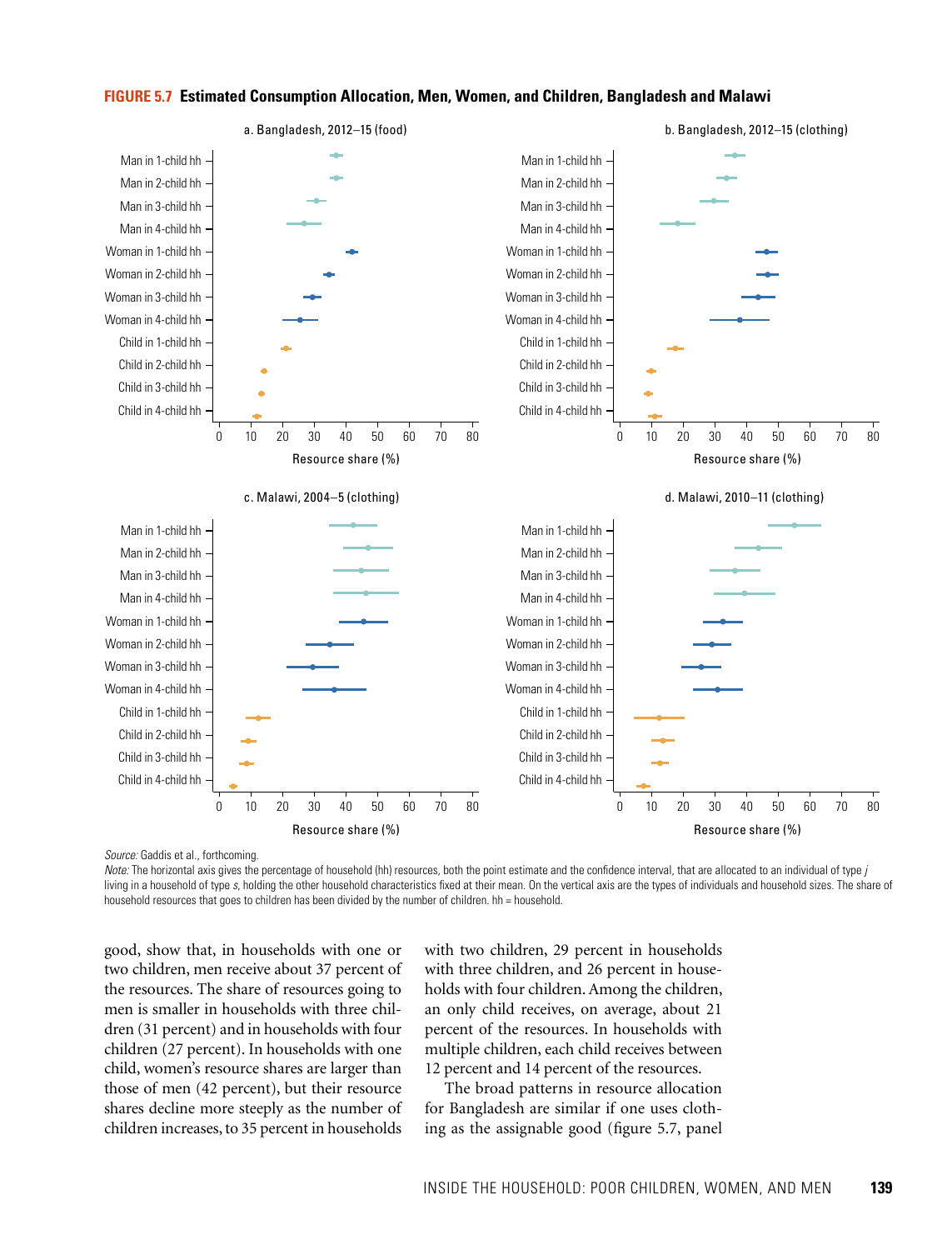b), which lends credibility to the estimation method.<sup>13</sup> However, the precision is much greater with food, presumably because of food's larger share in household consumption (33 percent versus 3 percent). Moreover, in households with more than one child, the resource shares of women are somewhat smaller, and the resource shares of children are larger if the estimation is based on food.

These estimates suggest inequalities in the way resources are shared among household members, particularly between adults and children. However, unlike the nutritioncentered Bangladesh case study presented earlier, the estimates in this section do not suggest that women fare worse than men. One explanation for this divergence could be that D' Souza and Tandon (2018) use a measure of needs; another is that we are looking at a different sample—nuclear households here, compared with all couple-households, excluding pregnant and lactating women, in D'Souza and Tandon (2018). Yet another explanation is that, per definition, the approach used in this section uses information on the assignable good to estimate individual-level resource allocation over the entire consumption basket, beyond just food and nutrition. Still, these dif-

**FIGURE 5.8 Estimated Individual Poverty Rates, Nuclear Households, Bangladesh and Malawi**



*Source:* Gaddis et al., forthcoming.

*Note:* Based on estimated resource shares in figure 5.7, panel a, Bangladesh, using food as the assignable good; panel d, Malawi, using the 2010/11 data.

ferences in results underscore the need to further explore the robustness of model-based estimates of intrahousehold resource allocation.

In Malawi in 2004/05 (figure 5.7, panel c), one finds that the share of household resources going to men does not vary with the number of children. It is greater than the share of resources going to women, though the confidence intervals overlap. The share of resources going to women also does not vary significantly with the number of children. The share of resources going to each child is not significantly different in households with one, two, or three children, but it is smaller when there is a fourth child. Focusing on the confidence intervals together with the point estimates, the results on Malawi in 2010/11 are qualitatively similar (figure 5.7, panel d) apart from the fact that the resource share of men is greater in households with one child than in households with more children.<sup>14</sup>

One may use the resource shares to estimate poverty rates among men, women, and children, depending on the size of the relevant household. This requires additional assumptions about household economies of scale and the relative needs of children. The estimates here follow Dunbar, Lewbel, and Pendakur (2013) in relying on an equivalence scale used by the OECD. Figure 5.8 summarizes the information on Bangladesh (using the more precise estimates based on food as the assignable good) and on Malawi (using the latest available survey). In both countries, the estimated poverty rates are significantly higher among children than among adults. The model estimates that women are poorer than men in Malawi, but not in Bangladesh. However, these results only apply to nuclear households. These make up the largest share of poor households globally but are often less poor than extended multigenerational households (see the previous section).

## **An individual perspective on multidimensional poverty**

The chapter now builds on the multidimensional approach described in chapter 4, which captured deprivations in education, health and nutrition, access to services, and security, in addition to monetary poverty. Bringing the multidimensional approach to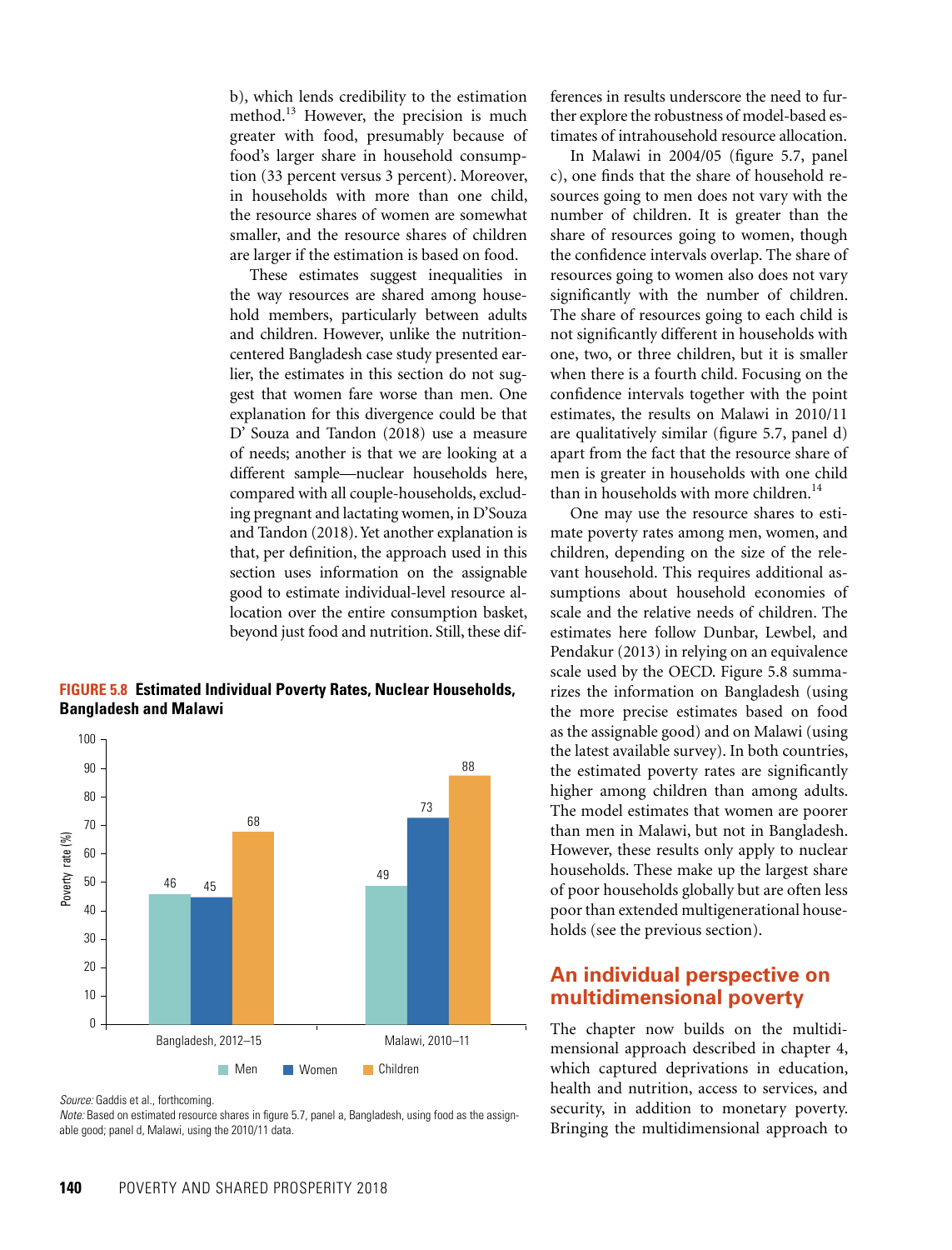individuals takes advantage of the fact that, in most household surveys, in contrast to consumption expenditures, nonmonetary indicators in a few key dimensions of well-being, such as education and nutrition, are often collected on an individual basis. For example, educational attainment is often lower among adult women than among adult men because of past gender gaps in school enrollments, and these differences within the household can be captured by a measure of multidimensional poverty among individual household members.

The multidimensional poverty measure introduced in chapter 4 combines monetary and nonmonetary dimensions of well-being, but it relies on households as the unit of analysis. By way of illustration, consider the dimension of education. The measure retroactively collapses the information about the educational attainment of individual household members into an indicator for the household, whereby the household is deprived if no adult member has completed primary education. Like the monetary poverty estimates in chapter 1, the household multidimensional poverty measure in chapter 4 cannot provide insights into differences within households.

Data on five countries—Ecuador, Indonesia, Iraq, Mexico, and Tanzania—are used to exemplify how one might apply the multidimensional poverty measure to the individual.<sup>15</sup> The focus is on adults  $(18 + \text{years})$ because some of the indicators are not directly valid for infants and young children, such as educational attainment or the BMI, and because a multidimensional measure of child poverty should consider child-specific vulnerabilities (box 5.4).

The analysis uses the same five dimensions of multidimensional poverty as the country case studies in chapter 4.16 The datasets have been selected on the basis of the availability of information on individuals, but the surveys provide information only about individual deprivations in the education and health-nutrition dimensions. The individual multidimensional poverty measure considers adults deprived in the education dimension if they have not completed primary schooling, and they are considered deprived in the nutrition indicator of the health and nutrition dimension if they are undernourished (table 5.4). The other dimensions—monetary poverty, access to services, and security—and the health indicator of the health and nutrition

#### **BOX 5.4 Child Poverty**

Children growing up in extreme poverty require special attention. They experience poverty differently than adults, and their needs and vulnerabilities change rapidly in ways that are foreign to adults (Abdu and Delamonica 2017). Key dimensions of poverty among children include health, information, nutrition, education, water, sanitation, and housing. Poverty causes poor children to miss out on a good start in life. The consequences of inadequate nutrition, deficient early stimulation and learning, and exposure to stress and shame last a lifetime. They lead to stunted development, low capacity in the skills needed for work, restrained future productivity

as adults, and the transmission of poverty down the generations, including through early marriage. Beyond this sad and avoidable impact on human life and potential, neglecting children fails to build the human capital the world needs for sustained economic prosperity.

The numbers are stark: Children are more than twice as likely as adults to be living in poor households (the results are robust to the use of 32 different equivalence scales, and the youngest children are the least well off [Newhouse, Suárez-Becerra, and Evans 2017]). More than half (58 percent) of the children in fragile and conflict-affected states live in poor households and face

immediate threats such as genderbased violence, recruitment as child soldiers, and discrimination in the provision of basic services. Irregular migration, displacement, and trafficking create multiple dangers for children; girls, especially, are disadvantaged because of gender inequalities.

Children living in poverty often experience stress, anger, frustration, sadness, and hopelessness because of the repeated instances of discrimination and social exclusion they encounter, which may lead them to drop out of school, lose friends, and become exposed to risks that more well off children and adults never have to face (Save the Children 2016).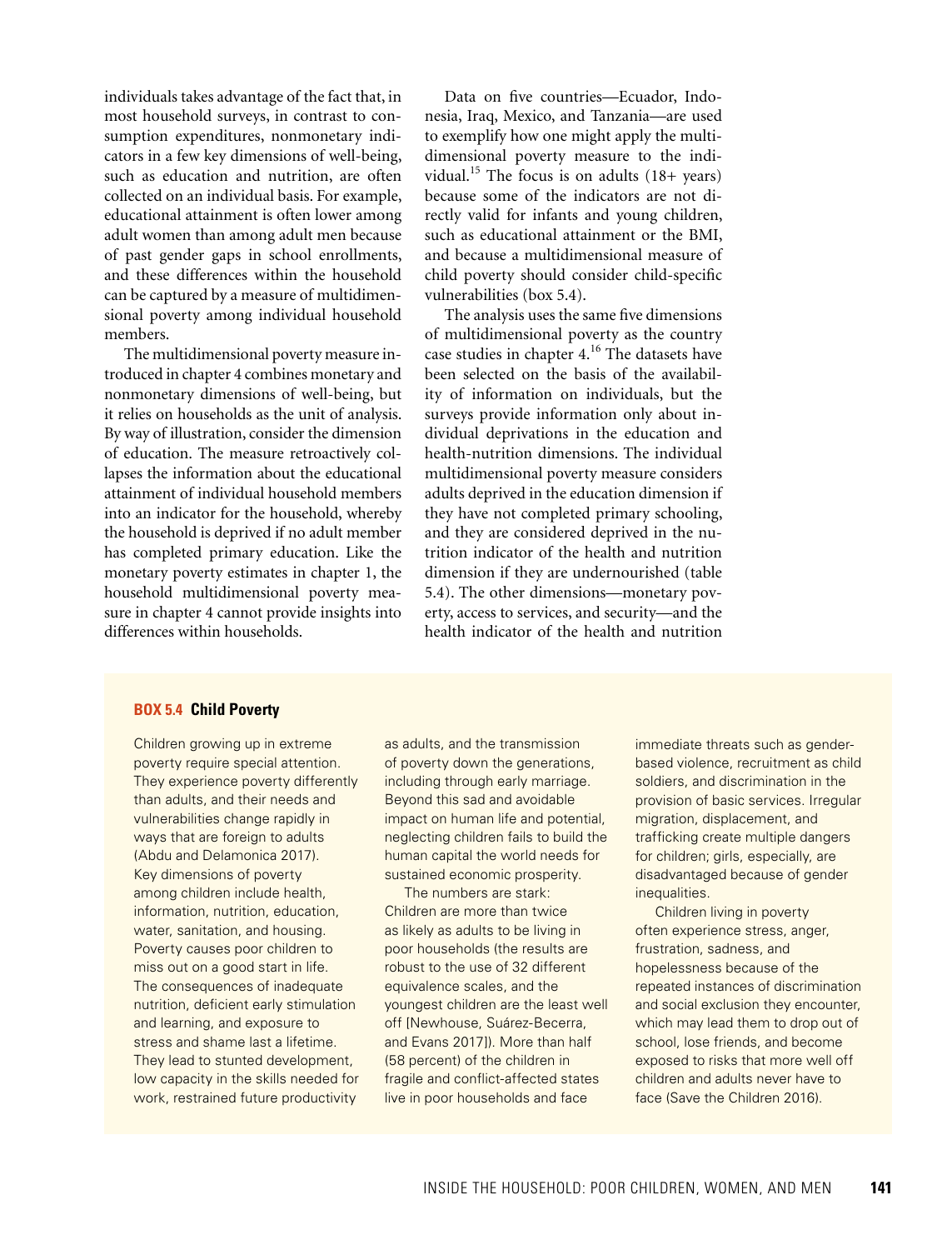| <b>TABLE 5.4 Indicators and Dimensions, the Individual and Household Multidimensional Poverty Measure</b> |  |  |  |
|-----------------------------------------------------------------------------------------------------------|--|--|--|
|-----------------------------------------------------------------------------------------------------------|--|--|--|

|                      | <b>Deprived if</b>                                                                                                                                                                                  |                                                                                                                      |                 |
|----------------------|-----------------------------------------------------------------------------------------------------------------------------------------------------------------------------------------------------|----------------------------------------------------------------------------------------------------------------------|-----------------|
| <b>Dimension</b>     | <b>Individuals</b>                                                                                                                                                                                  | <b>Households</b>                                                                                                    | (%)             |
| Monetary poverty     | Daily consumption per capita < US\$1.90                                                                                                                                                             |                                                                                                                      | 20              |
| Education            | Adult has not completed primary school                                                                                                                                                              | No adult has completed primary school<br>Any school-aged child is not attending school                               | 20              |
| Health and nutrition | Any woman (ages 15-49) experiencing a live birth in the previous 36 months did not deliver at a facility<br>Any child (ages 12–59 months) did not receive a DPT3 vaccination                        |                                                                                                                      | 20 <sup>a</sup> |
|                      | Adult undernourished (BMI < 18.5)                                                                                                                                                                   | Any woman (ages 15–49) is undernourished (BMI < 18.5)<br>Any child (ages 0-59 months) is stunted                     |                 |
| Access to services   | No access to an improved source of water within a round trip distance of 30 minutes<br>No access to improved sanitation facilities for use exclusively by the household<br>No access to electricity |                                                                                                                      | 20              |
| Security             | households have been negatively affected by crime                                                                                                                                                   | Household has been negatively affected by crime in the previous 12 months or lives in an area where more than 20% of | 20              |

*Note:* Dimensions on which data on individuals are available are shaded gray. BMI < 18.5 = body mass index below 18.5 (underweight); DPT3 = diphtheria-pertussis-tetanus vaccine.

a. Health and nutrition each has a weight of 10 percent.

dimension may be analyzed meaningfully only among households with the existing data. Thus, the multidimensional poverty measure is de facto only partially individualized; only 30 percent of deprivations are measured among individuals. This is a clear limitation because one must fall back on the assumption of equal sharing among household members in the other indicators and dimensions (70 percent), and this dilutes whatever intrahousehold inequality one may find

in those dimensions that can be measured among individuals. Nonetheless, even a partially individualized multidimensional poverty measure reveals that multidimensional poverty is greater among women than among men in the countries under examination, driven by women's disadvantaged position in educational attainment.

Figure 5.9 shows the share of men and women who are deprived in the two indicators on which data on individuals are avail-



**FIGURE 5.9 Gender Gaps, Education and Nutrition Deprivation**

*Source:* Klasen and Lahoti, forthcoming.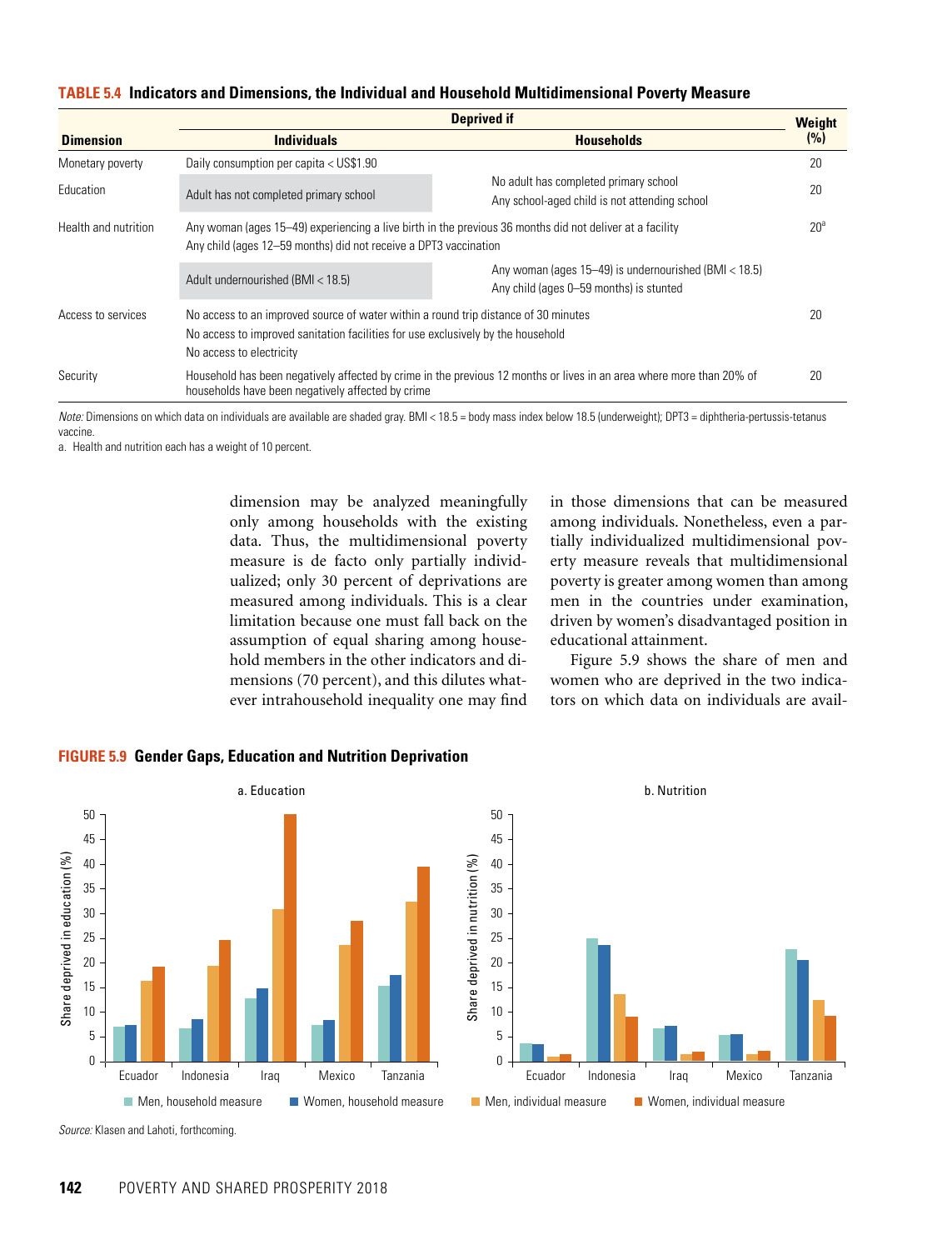able: education and nutrition. For each country and indicator, deprivation rates among men and women are compared through two approaches: one relying on the household, whereby all household members are assigned the same deprivation status, and the other relying on the individual, measuring individual deprivations directly.<sup>17</sup>

In education (figure 5.9, panel a), the household approach reveals some gender differences in education deprivation that tend to disadvantage women, showing that women are more likely than men to live in a household where no adult has completed primary school. These gender differences, which are muted under the household approach, are amplified if the data on individuals are used. In the five countries under examination, women are much more likely to be deprived in education than men if deprivations are measured across individuals, especially in Iraq (a gap of 19 percentage points). In addition to these gender gaps, an individual, whether a man or a woman, is more likely to be considered deprived in education if the measure of deprivation is applied across individuals. This reflects the fact that the household education indicator is defined in an expansive way, that is, all household members are considered nondeprived if any adult in the household has completed primary school, irrespective of who in the household benefited from education and whether there is any systematic gender bias. (Klasen and Lahoti 2016 show that defining deprivation in this way will lead to an underestimation of deprivation and poverty rates using a household-level approach because typically many deprived individuals live in households where one member has the required education.)

In terms of nutrition (figure 5.9, panel b), gender gaps are small, even if measured with reference to individuals, and they do not show a consistent pattern.<sup>18</sup> Unlike the case of education, a person is less likely to be considered deprived in nutrition under the individual approach than under the household approach. This is because the household nutrition indicator is defined restrictively, that is, all household members are considered deprived if any adult in the household is undernourished, which will overestimate deprivation and poverty using a household-level approach (Klasen and Lahoti 2016).

The share of men and women who are multidimensionally poor, measured across individuals, is shown in figure 5.10. Multidimensional poverty is more prevalent among women than among men in all countries, with the largest gender gap in Iraq (54 percent versus 38 percent). Klasen and Lahoti (forthcoming) show that a significant gender gap in multidimensional poverty is also found in India.

These gender gaps may even be wider among the most vulnerable groups. For example, in all countries but Ecuador, widows are significantly more likely to be multidimensionally poor than widowers, and the gender gap ranges from 8 percentage points in Iraq to 19 percentage points in Mexico (Klasen and Lahoti, forthcoming). This highlights widowhood as an important vulnerability factor among women, which is not revealed in the household multidimensional poverty measure (Djuikom and van de Walle 2018).

The gender gaps illustrated in figure 5.10 are probably still an underestimation of the true extent of gender inequality in multidimensional poverty. Because of data limitations, even the individual multidimensional poverty measure individualizes only some



#### **FIGURE 5.10 Gender Gaps, Individual Multidimensional Poverty**

*Source:* Klasen and Lahoti, forthcoming.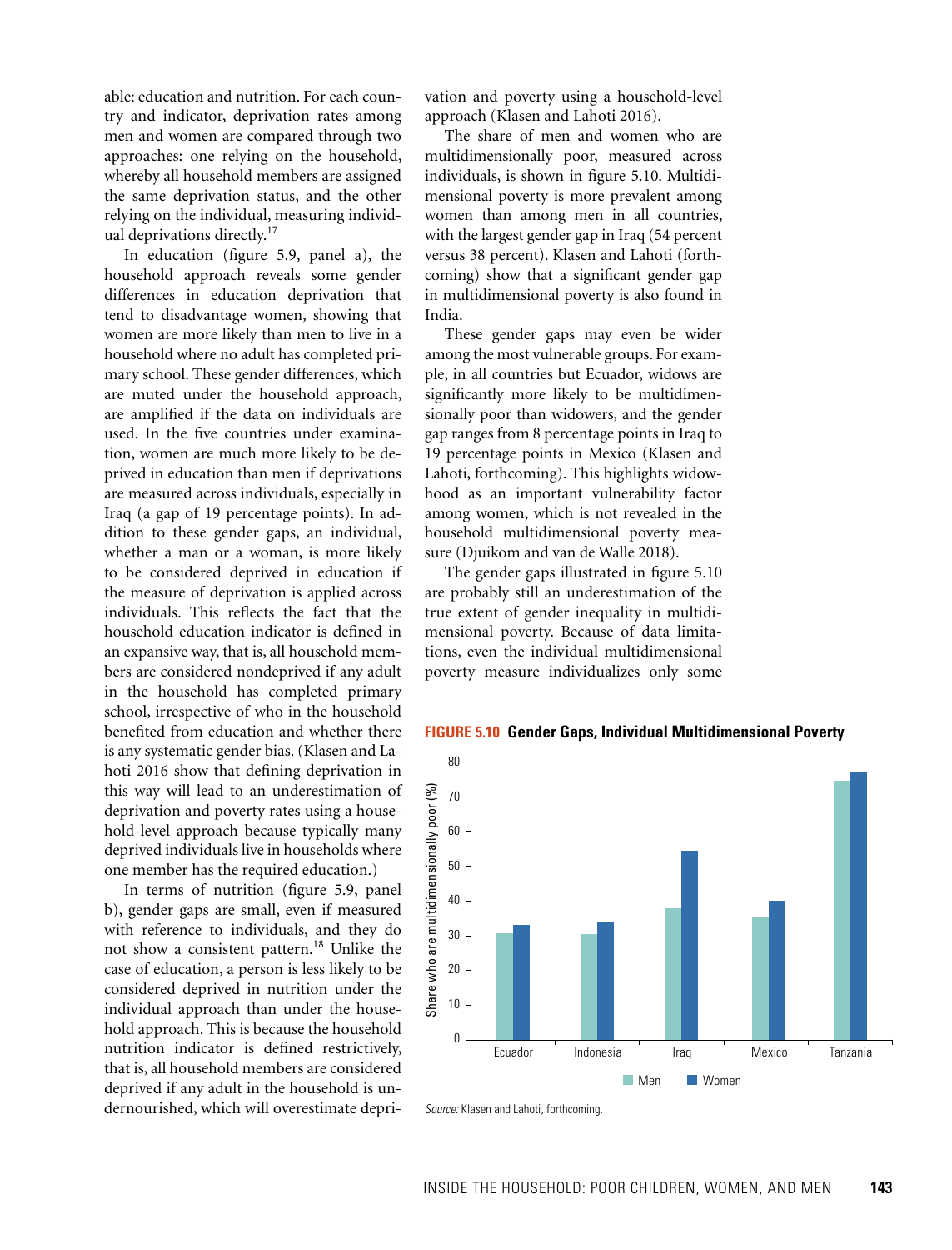of the dimensions in which one may expect to find variations within households and systematic gender differences. As discussed in the previous section, intrahousehold inequalities in consumption may disadvantage women and children. But, because none of the datasets used here allows estimates of resource allocation across individuals, the individual multidimensional poverty measure must fall back to reliance on (unsatisfactory) assumptions about equal sharing associated with the monetary poverty dimension. Similarly, other studies have shown a gender dimension in access to services. For example, the individual deprivation measure, a new gender-sensitive multidimensional measure of poverty, illustrates how men and women are affected differently by lack of access to services because of social norms assigning domestic work to women (Hunt 2017; IDM 2017). A more refined individual multidimensional poverty measure would also capture women's and men's exposure to all forms of violence under the security dimension. Some forms of violence, particularly genderbased violence and especially intimate partner violence, are more frequently experienced by women than by men (Stöckl et al. 2013; UBOS and ICF International 2017). In contrast, men are more susceptible to recruitment in gangs and armed groups. An individual measure of exposure to violence could reveal such differences within households and lean toward greater intrahousehold variation in the multidimensional poverty measure.

Another direction for expanding the individual multidimensional poverty measure along gender lines would be to broaden the set of dimensions, to include time use and socioemotional dimensions of poverty. As discussed earlier, patterns of time use are very different between men and women, especially in the presence of children. Many studies (World Bank 2011; Bardasi and Wodon 2010; Blackden and Wodon 2006; Rubiano Matulevich and Viollaz 2018) show the persistent gap between time spent in market and nonmarket activities, with women consistently spending twice as much time as men in the latter (household chores, child and elderly care) and often having less leisure time. Data limitations on the actual distribution of time between care and household chores and

on simultaneous activities (watching a child while selling at the market) also hide the profound effect these differences have for labor force participation decisions, types of jobs, and hours spent working for pay or profit.

Participatory poverty research often shows that, although insufficient financial means are central to the experience of destitution among poor people, they are interlocked with other dimensions, such as voicelessness, social exclusion, shame, exposure to violence, lack of access to basic infrastructure and services, lack of education, poor physical and mental health, and illness. Box 5.5 summarizes findings from recent and ongoing participatory analysis of poverty (Narayan et al. 2000a; Walker and Godinot 2018).<sup>19</sup>

## **Conclusion**

This chapter starts with a question: How many women and children are poor? Despite the conceptual challenges in answering this question and the data limitations, accumulating evidence using different methods and data sources confirms the existence of a pattern of consumption inequality between children and adults and between women and men in the household. The results suggest that women are disproportionately affected by poverty. Likewise, the global poverty data and country studies show that children are poorer than adults, which is partly driven by demographic patterns of fertility and household formation. However, the picture of how much poorer children are in relation to adults is sensitive to assumptions about the relative needs of children, which requires further investigation beyond the scope of this chapter. In several countries, households seem to share basic food items somewhat equitably, but inequality among gender lines is stronger for more prized consumption items.

These general patterns mask contextual variation related to the position of individuals in the life cycle (marital status and parenthood), their status within the household (the sons, first wife, or mother of a man who is the household head hold higher relative status than his daughters or more junior wives), and their human capital and position in the labor market (schooling and employment status). Because of gendered social norms that view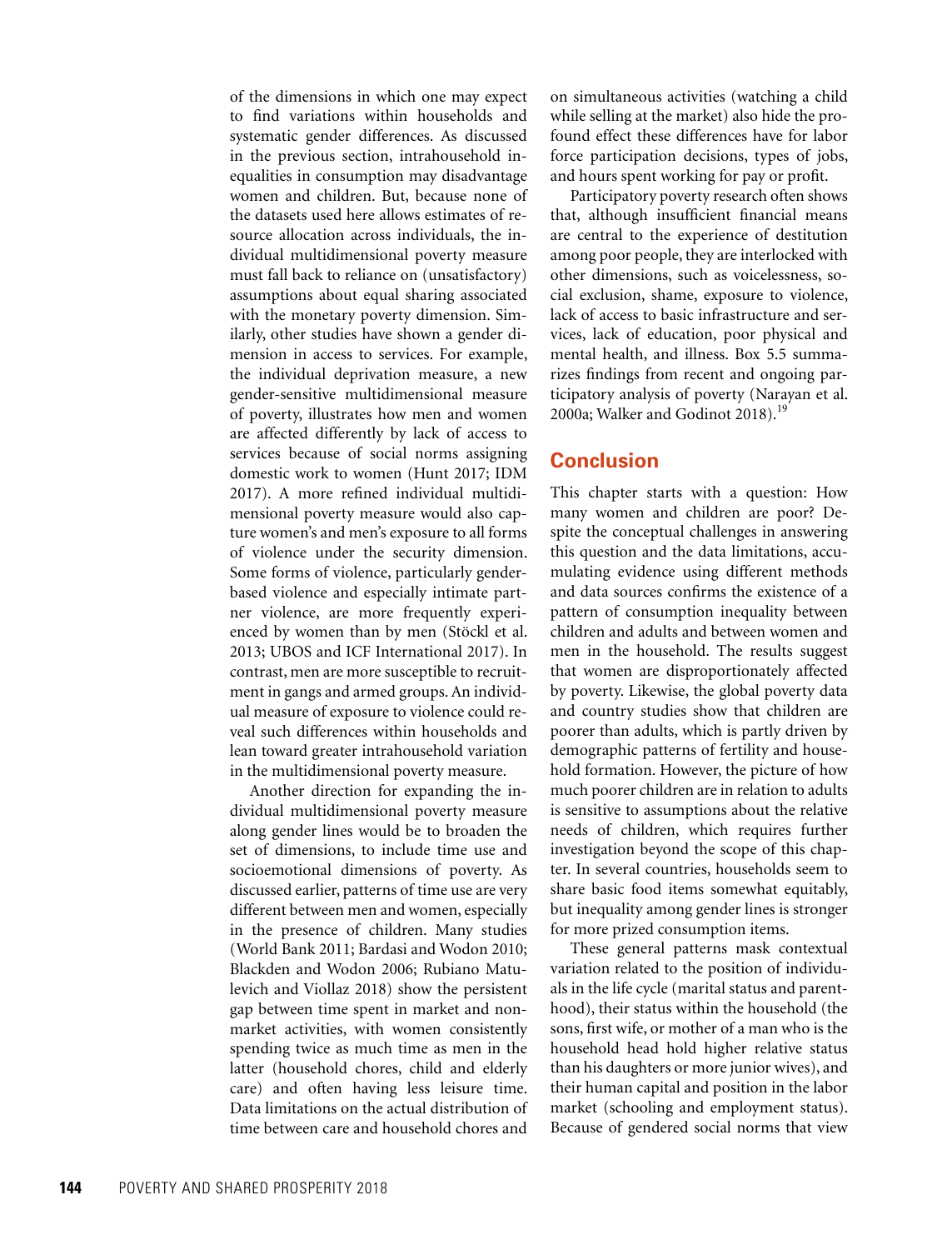#### **BOX 5.5 Gender and Socioemotional Dimensions of Poverty: Participatory Studies**

The World Bank (2017b) recognizes that in-depth consultation with people experiencing poverty is essential to an understanding of the true nature of the multifaceted phenomenon of poverty. The *Voices of the Poor* reports (Narayan et al. 2000a; Narayan et al. 2000b) highlight the importance of nonmonetary dimensions, access to services, and gender norms. Under the strain of vast social, economic, and political transformation, poor household members reflect on the contradiction between purported gender roles—homemaker for women and breadwinner for men—and the reality of women performing income-earning tasks, which increases their time poverty. Under stress, men are more likely to abuse alcohol, and domestic violence spreads. All these factors affect children negatively.

Following the same approach, people living in extreme poverty in Bangladesh, Bolivia, France, Tanzania, the United Kingdom, and the United States are leading research with the International Movement ATD Fourth World and Oxford University to understand the dimensions of poverty that matter most in their lives (Walker and Godinot 2018).

Provisional findings indicate that, while lack of financial resources and the inability to meet basic needs are central, both women and men frequently associate these needs with their direct consequences in terms of physical and mental health. Shame, fear, depression, worry, and anger emerge as integral components of the experience of poverty. Poverty is also relational. As a group, people living in poverty experience oppression, exploitation, humiliation, and the denial of rights, including the denial of rights to health care and education. As individuals, they experience social isolation, stigma, and discrimination. Beyond their intrinsic importance, these factors also contribute to a lack of social and political voice and to relative powerlessness, all often resulting in social exclusion.

Both women and men emphasize these dimensions, but they experience them differently. Gender roles mean that women feel stress and stigma in the context of care and family responsibilities under tightly constrained domestic budgets. Men can feel emasculated if they cannot fulfill their breadwinning

role. Whereas women may face sexual exploitation and genderbased violence, especially as domestic workers, men face exploitation and discrimination as casual laborers. Children find themselves socially excluded at school, singled out if they are unable to afford the totem items of their peers. They are often embarrassed to invite friends home to their substandard housing.

In rural areas, people living in poverty may lack basic social and infrastructure service provision locally, whereas, in cities, point of use charges deny them access. Gender roles imply that lack of proximate clean water affects more the time and lives of women (and children) who are responsible for fetching it, cooking, and cleaning. Stigma is more contagious in rural settings, afflicting all members of extended families, than in urban areas, where social life is more individualized. Although poverty is pain, people experiencing it often demonstrate resourcefulness; they acquire knowledge and skills that could be useful to others, and they feel they have a positive and valuable contribution to offer to society.

unpaid work as a female prerogative, women face a strong trade-off between reproductive and productive functions, and mothers who do not work for pay are especially likely to live in poor households. Adult couples with dependent children or other nonearners aged 18–64 in the household are overly represented among the poor. These gender gaps in poverty are stronger in Sub-Saharan Africa and South Asia; within countries, these inequities seem stronger among the poorest, which has strong implications for reaching the twin goals, reducing poverty and sharing prosperity.

Gender gaps are also pervasive in other key components of welfare. Although gender gaps in school enrollments have narrowed significantly over the past decades (and in some countries reversed), adult women around the world continue to be disadvantaged in educational attainment because of past (and sometimes present) gender inequalities in access to schooling. Participatory research also highlights gender differences in the socioemotional dimensions of poverty.

Advancing our understanding of poverty among individuals requires a renewed emphasis on individual-level data collection.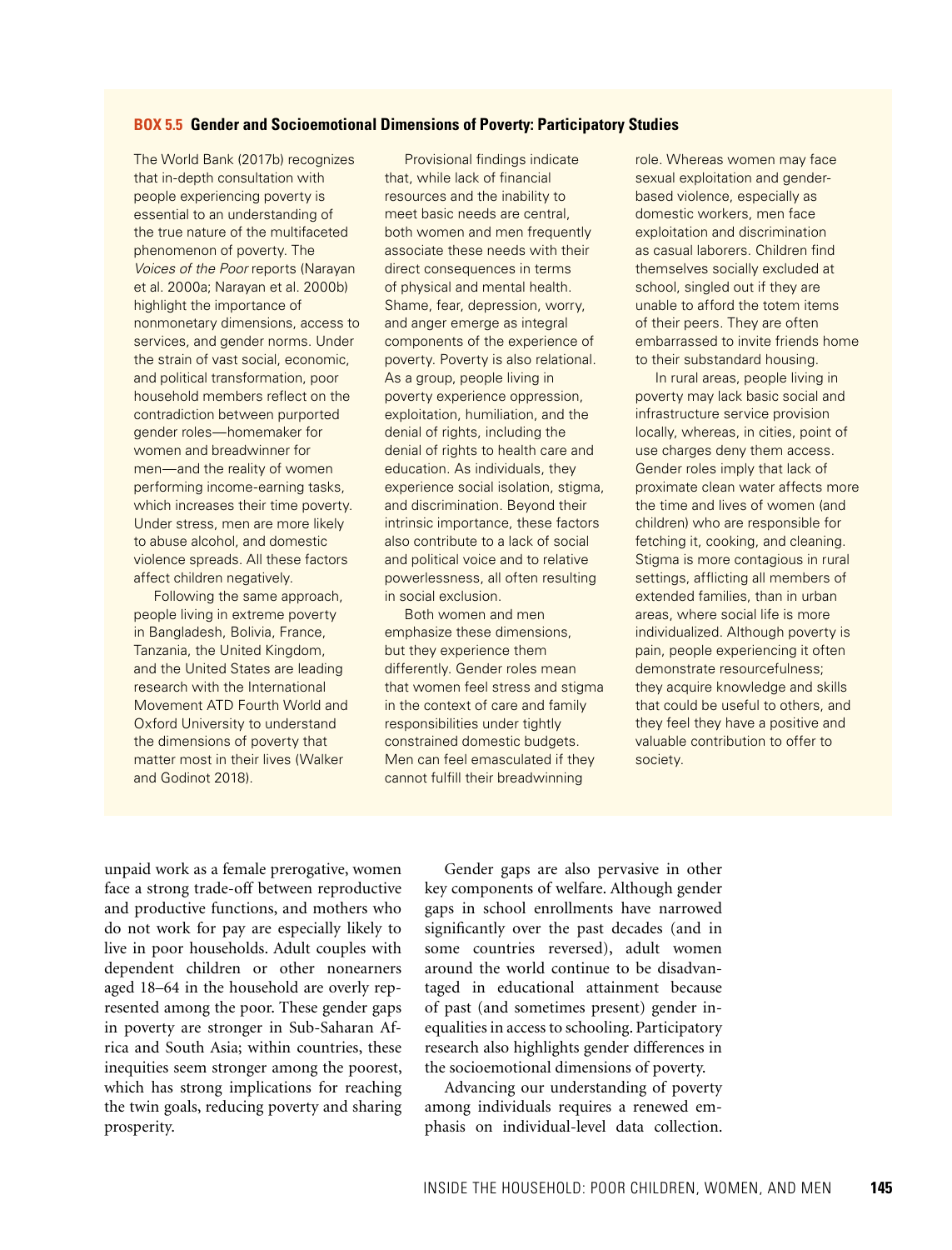This chapter has touched upon various data gaps limiting our understanding of individual poverty. Three broad directions for data collection and methodological survey research emerge from this discussion. First, although full individual-level consumption data collection remains infeasible for most living standards surveys, there may be some scope to collect partially individualized consumption data. This could take the form either of fielding an individual-level module to a subset of households or of identifying a subset of consumption items (beyond clothing) that can signal inequalities within households and that can be collected for individuals (or, at the minimum, for men, women, girls, and boys) in a reliable and cost-effective way. Advancing this type of data collection would facilitate the application of the collective model to estimate intrahousehold resource shares. Second, expanding individual-level data collection on nonmonetary dimensions, such as time use, violence, access to services and assets, and some of the socioemotional dimensions highlighted by participatory research, would allow for the advance of multidimensional measures of individual poverty and analysis of the intersectionality of deprivations. Third, additional methodological research is needed to shed light on the difference, in terms of accuracy and cost, between self- and proxy-reporting for data referring to individuals. The marginal cost of individuallevel data collection is strongly influenced by whether survey enumerators need to interview multiple household members (thus allowing for repeat visits to the household), which has major implications for survey operations. Existing research highlights the importance of respondent selection for data on assets and labor (on assets: Kilic and Moylan 2016; Doss, Kieran, and Kilic 2017; on labor: Bardasi et al. 2011; Dammert and Galdo 2013), but similar investigations would be useful for other dimensions of living standards and welfare, including consumption.

In terms of research, recent advances in the application of the collective bargaining model to household survey data are promising but need to be put to the test in additional validation studies and extended to more complex household structures (beyond nuclear households). Specialized data collections and participatory research could help to test some of the key assumptions underlying these methods and explore the sensitivity of results to alternative assumptions. Further investigations of how relative needs and preferences differ inside the household would allow for a better understanding of whether an unequal resource allocation translates into differences in well-being and poverty.

The findings of this chapter have important implications for policies and interventions to alleviate poverty and enhance shared prosperity. Given the importance of maternal health and education for the formation of children's human capital in many contexts, better understanding intrahousehold poverty could help design more effective interventions to weaken its intergenerational transmission. Understanding differences in poverty levels between different household members is important for the effective targeting of poverty reduction programs. At present, commonly used household targeting of social assistance programs may miss a significant share of the poor: those people hidden in overall nonpoor households. Understanding how gender and age affect the demand for basic services is key to making sure that interventions to expand basic infrastructure and social services address the differentiated needs and constraints of the poorest. Factoring in the potential impacts of interventions on time use would benefit women disproportionately. Finally, better understanding of the socioemotional dimensions of poverty would help increase the take-up of programs and strengthen their design and implementation by lifting relevant social and psychological barriers and decreasing stigma. As more poverty alleviation programs focus on productive inclusion, the success of active and enabling policies that stress agency and entrepreneurial initiative also depends on fostering the mindset that help poor people and society recognize their potential.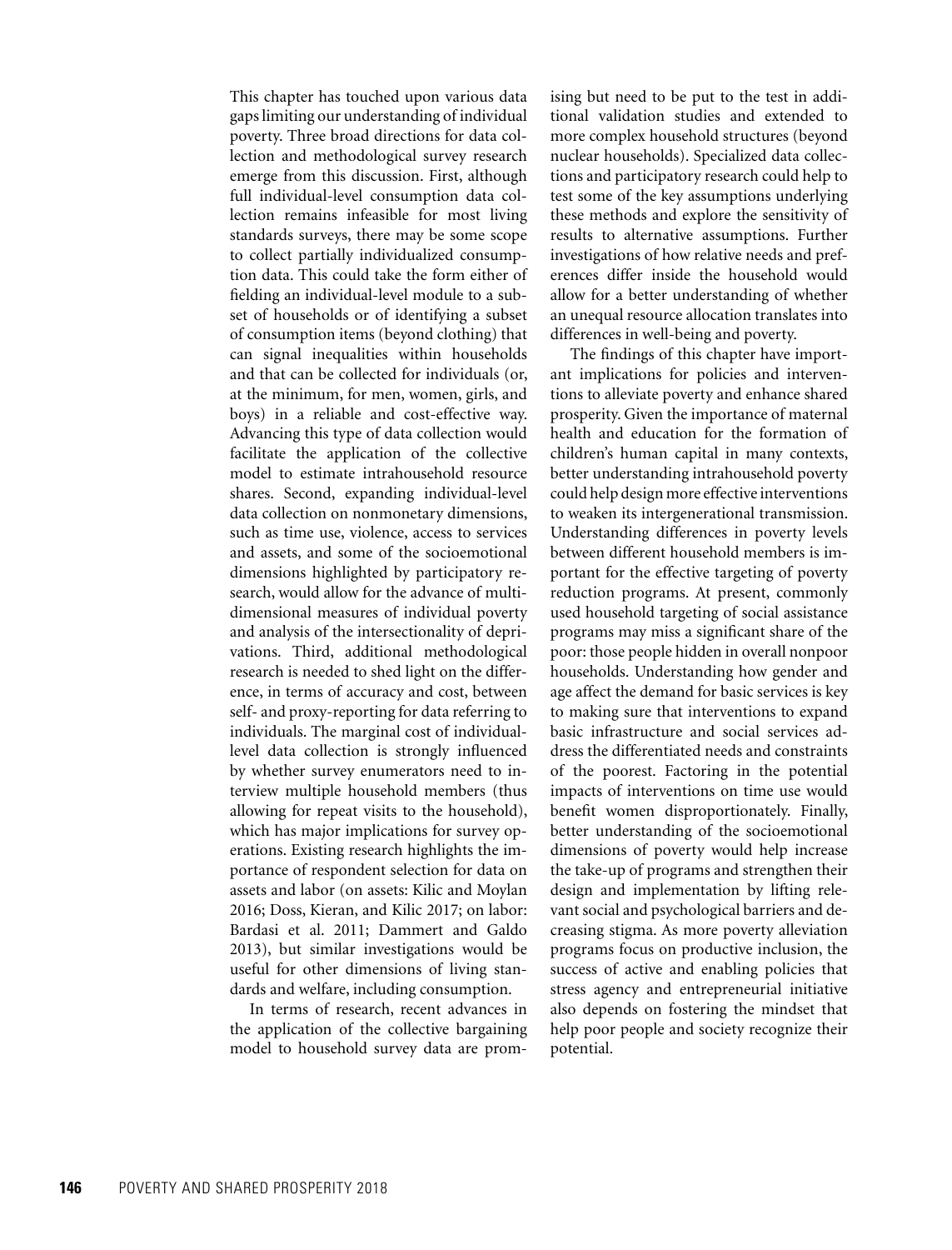## **Annex 5A**

## **Technical note: Estimating intrahousehold resource shares**

## **The basic approach**

Most studies estimating intrahousehold resource shares are based on the collective  $h$ ousehold model (Chiappori 1988, 1992).  $\frac{h}{\text{consumption}}$ The collective model recognizes that household members have their individual preferences and assumes Pareto efficiency, that is, whatever decision the household takes, no alternative decision would have been preferred by all its members. In this model, it is as if each household member (that is, woman, man, or child) is allocated a fraction of the household's total resources (that individual's resource share), which the individual then resource share), which the individual then<br>allocates according to his or her own preferences. Each household member determines his or her demand for each consumption item by maximizing his or her utility function, subject to the individual's resource constraint (that is, determined by resource  $\int_{1}^{1}$ constraint (that is, determined by resource<br>share) and a vector of shadow prices. These shadow prices are equivalent to market prices for private goods, but lower than market prices for goods that are shared by multiple household members. (Bourguignon and Chiappori 1992; Browning et al 1994; Chiappori appori 1992; Browning et al 1994; Chiappori<br>and Meghir 2015.) There are two routes to recover individual resource shares from observed household expenditures. One is to assume that preferences of adults in couples are no different from preferences of singles. are no different from preferences of singles.<br>Consumption by adults in couples is then deduced from the observation of consumption by all its members. In this model, it is as if assignable good (observed) is equal to the

by singles and by couples, with assumptions on economies of scale for the public goods. An alternative route, which is followed in this chapter, is to use information on the consumption of assignable goods, that is, goods that are consumed only by one type of individual in the household. For assignl assumes Pareto efficiency, that is, able goods, the household's consumption is also the consumption of the individual, so that the household's budget share for an product of an individual's resource share by the budget share the individual would choose subject to his or her own shadow budget constraint (both unobserved). The estimates  $\frac{1}{2}$  presented in this section, which are based on the approach proposed by Dunbar, Lewbel, and Pendakur (2013), make some further assumptions of similarity of certain aspects of preferences.20 The resource shares are identified from the observation of the budget shares of assignable goods (see below for details).

## **The model underlying individual resource shares**

Households are supposed to be composed of one adult man, one adult woman, and *s* children. Each household member is of type *j*, where  $j = m$ ,  $f$ ,  $c$  for the adult man, adult woman, and children, respectively. Following Dunbar, Lewbel, and Pendakur (2013), the demand system can be written as follows:

$$
W_{m,s} = \eta_{m,s}(z) \quad (\alpha_{m,s}(z) + \beta_0 \ln(\eta_{m,s}(z)x))
$$
  
\n
$$
W_{f,s} = \eta_{f,s}(z) \quad (\alpha_{f,s}(z) + \beta_0 \ln(\eta_{f,s}(z)x))
$$
  
\n
$$
W_{c,s} = \eta_{c,s}(z) \quad \left\{ \alpha_{c,s}(z) + \beta_0 \ln \left[ \frac{\eta_{c,s}(z)}{s} x \right] \right\}
$$
\n(5A.1)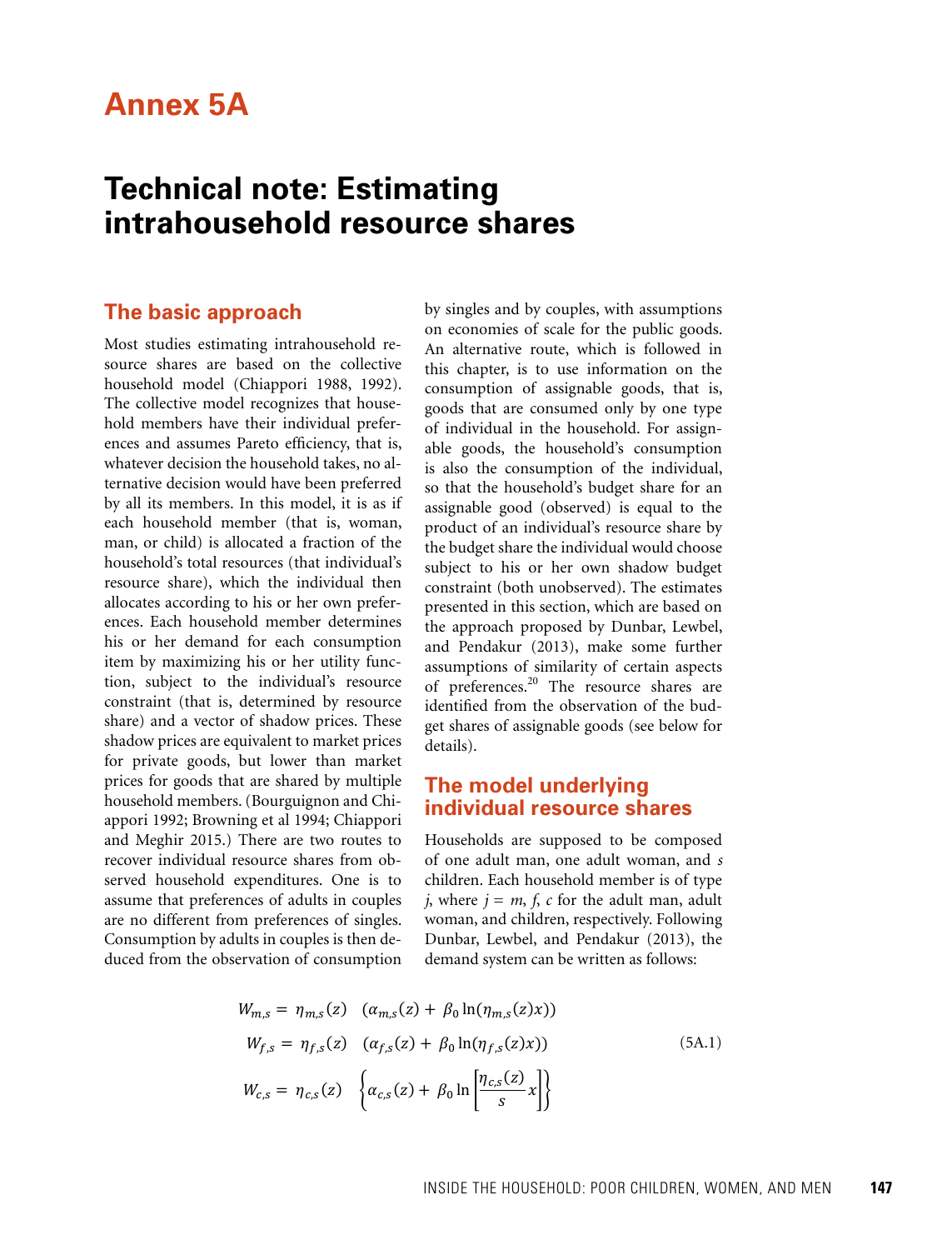where  $W_{i,s}$  is the household budget share of member *j*'s assignable good in a household with *s* children;  $\eta_{i,s}(z)$  is the resource share of household member of type *j* in a household with *s* children; *x* is the household's total nondurable expenditure; and *z* is a set of sociodemographic characteristics of the household. The last equation in the demand system (5.1) gives the household budget share of the children's assignable good. The children are jointly treated as one member of the household; this requires the simplifying assumption that resources are shared equally among the children.

The term in parentheses in each equation of the demand system  $(5.1)$ — $\alpha$ <sub>*is*</sub> $(z)$  +  $\beta$ <sup>0</sup> ln( $\eta$ <sub>*is*</sub>(*z*)*x*)—is referred to as *j*'s latent budget share (for  $j = m$ ,  $f$ , and the corresponding term for children). The latent budget share is linear in the log of individual resources.

## **Notes**

- 1. This section draws on Muñoz Boudet et al. (2018).
- 2. These rates are higher than the rates in chapter 1 because they are based on a subset of countries and household surveys (see box 5.2). Corresponding rates for the 2015 GMD data are 11.4 and 11.7 percent for women and men, respectively.
- 3. In 2015, 19.3 percent of those ages 0–14 lived in poor households.
- 4. Average age at marriage by country was 25 years for women (minimum 17.2 and maximum 33.8 years) and 28.4 years for men (minimum 21.7 and maximum 36.5 years) (World Marriage Data 2015 using the latest data for 2013).
- 5. Farmers are considered earners, even if they produce mostly for subsistence purposes, unless they are classified in the survey as unpaid family workers.
- 6. To the best of our knowledge, these are the few relatively recent datasets that collect consumption data with the level of detail necessary for intrahousehold analysis and a significant geographical coverage. Other existing datasets are either limited in geographic scope, are outdated, or can only assign a small proportion of consumption to individuals.
- 7. Although these smaller shares may reflect differences in needs or preferences, the evidence

in this section points to differences not fully accounted by those.

- 8. The China Health and Nutrition Survey is a panel dataset that has tracked food consumption among individuals in about 6,800 households in nine provinces since the early 1990s. The survey records the quantity (in grams) of a variety of food items, including alcohol and tobacco, that each household member consumed at and between meals, at home and away from home, during three days at a level of detail suitable for nutritional analysis. Local prices are used to compute a monetary measure of consumption.
- 9. The survey included a module on individual consumption, which asked a single respondent, a woman household member considered responsible for the household budget, to specify the share of household consumption dedicated to five groups of individuals: the main adult man, the main adult woman, the sons, the daughters, and all other household members. In about two-thirds of households, the woman respondents reported that they were the wives of the household heads whereas, in the remaining third, they reported that they headed the households.
- 10. The Bangladesh Integrated Household Survey was conducted between December 2011 and March 2012. It covered 5,000 households and was representative of rural Bangladesh. The survey recorded individual food consumption, in grams, for over 300 food items for every household member during the previous 24 hours, as reported by the woman in charge of cooking and serving.
- 11. See Bargain, Donni, and Kwenda (2014) on Côte d'Ivoire; Bargain, Kwenda, and Ntuli (2017) on South Africa; Bargain, Lacroix, and Tiberti (2018) on Bangladesh; Belete (2018) on Ethiopia; Brown, Calvi, and Penglase (2018) on Bangladesh; Cuesta (2006) on Chile; Dunbar, Lewbel, and Pendakur (2013) on Malawi.
- 12. The results are based on pooling the Bangladesh Integrated Household Survey 2011–12 and 2015 and on using the Malawi Integrated Household Survey 2004–05 and 2010–11.
- 13. See Bargain, Lacroix, and Tiberti (2018) for a similar validation study.
- 14. The resource shares are estimated less precisely in Malawi than in Bangladesh, even in comparisons with resource shares estimated